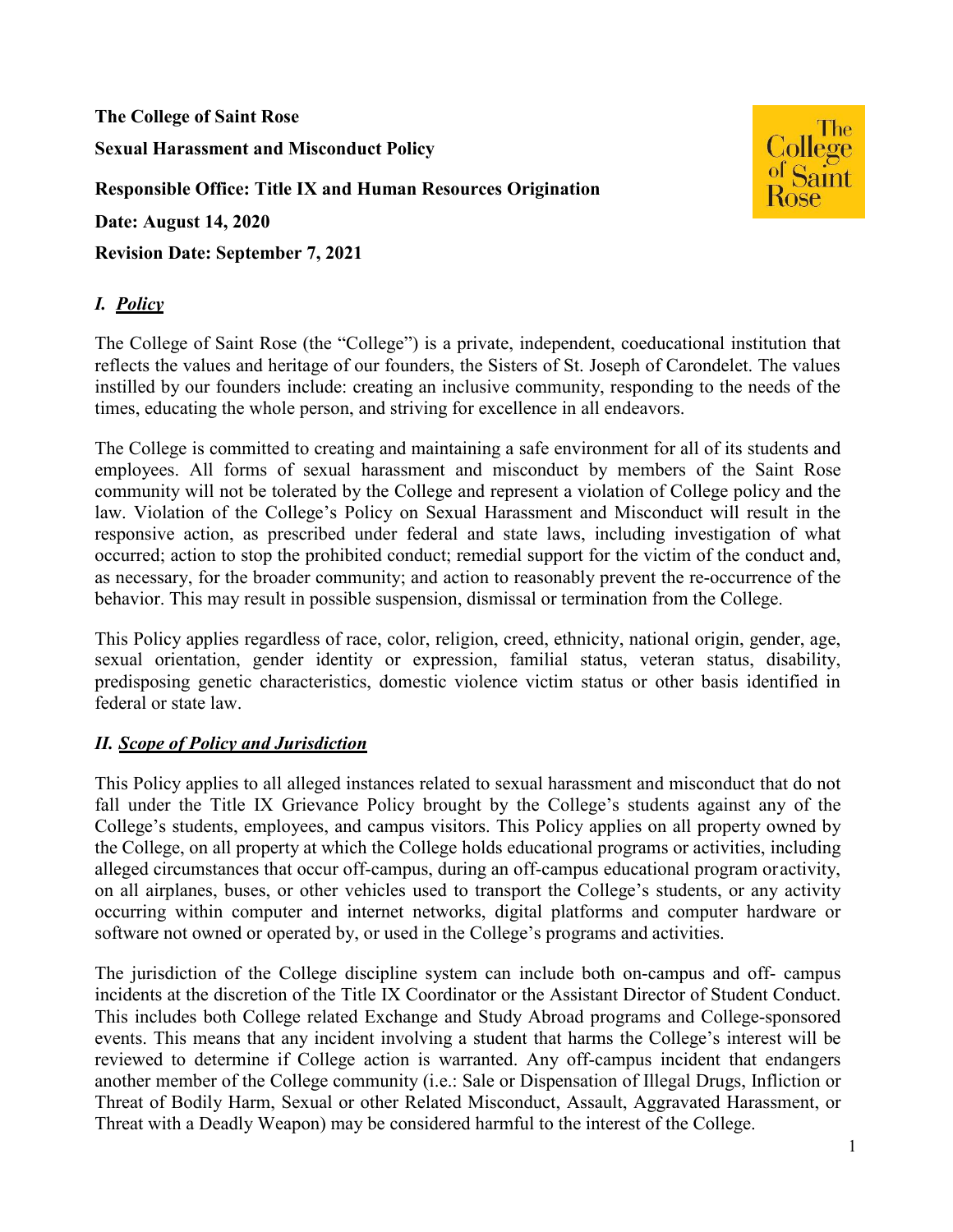Employees who have concerns or complaints about employee-employee sexual harassment should follow the College's Policy and Procedures for Handling Complaints of Discrimination and Harassment for Employees, *[https://www.strose.edu/title-ix/documentation/#policy-procedures-for](https://www.strose.edu/title-ix/documentation/#policy-procedures-for-handling-complaints-of-discrimination-and-harassment-for-employees)[handling-complaints-of-discrimination-and-harassment-for-employees](https://www.strose.edu/title-ix/documentation/#policy-procedures-for-handling-complaints-of-discrimination-and-harassment-for-employees)*.

# *III. Definitions*

# *A. Affirmative Consent:*

Affirmative consent is a knowing, voluntary, and mutual decision among all participants to engage in sexual activity. Consent can be given by words or actions, as long as those words or actions create clear permission regarding willingness to engage in the sexual activity. Silence or lack of resistance, in and of itself, does not demonstrate consent. The definition of consent does not vary based upon a participant's sex, sexual orientation, gender identity, or gender expression.

- a) Consent to any sexual act or prior consensual sexual activity between or with any party does not necessarily constitute consent to any other sexual act.
- b) Consent is required regardless of whether the person initiating the act is under the influence of drugs and/or alcohol.
- c) Consent may be initially given but withdrawn at any time.
- d) Consent cannot be given when a person is incapacitated, which occurs when an individual lacks the ability to knowingly choose to participate in sexual activity. Incapacitation may be caused by the lack of consciousness or being asleep, being involuntarily restrained, or if an individual otherwise cannot consent. Depending on the degree of intoxication, someone who is under the influence of alcohol, drugs, or other intoxicants may be incapacitated and therefore unable to consent.
- e) Consent cannot be given when it is the result of any coercion, intimidation, force, or threat of harm.
- f) When consent is withdrawn or can no longer be given, sexual activity must stop.

# *B. Incapacitated Sex:*

To have sex with someone whom you know to be, or reasonably should know to be, incapable of making a rational, reasonable decision about a sexual situation is a violation of College Policy and New York State Law. Incapacity to make rational decisions about a sexual decision might result from the taking of a date rape drug, other drugs, alcohol, or as a result of illness. Intoxication on the part of the initiator is not an excuse for the violation of this policy or the law.

# *C. No Contact Order:*

A safety measure where the College's Department of Safety and Security or Title IX Coordinator or designee prohibits a student, employee or third party from contacting another student, employee or third party on campus when there is a behavior that represents a risk of violence, threat, pattern, or predation.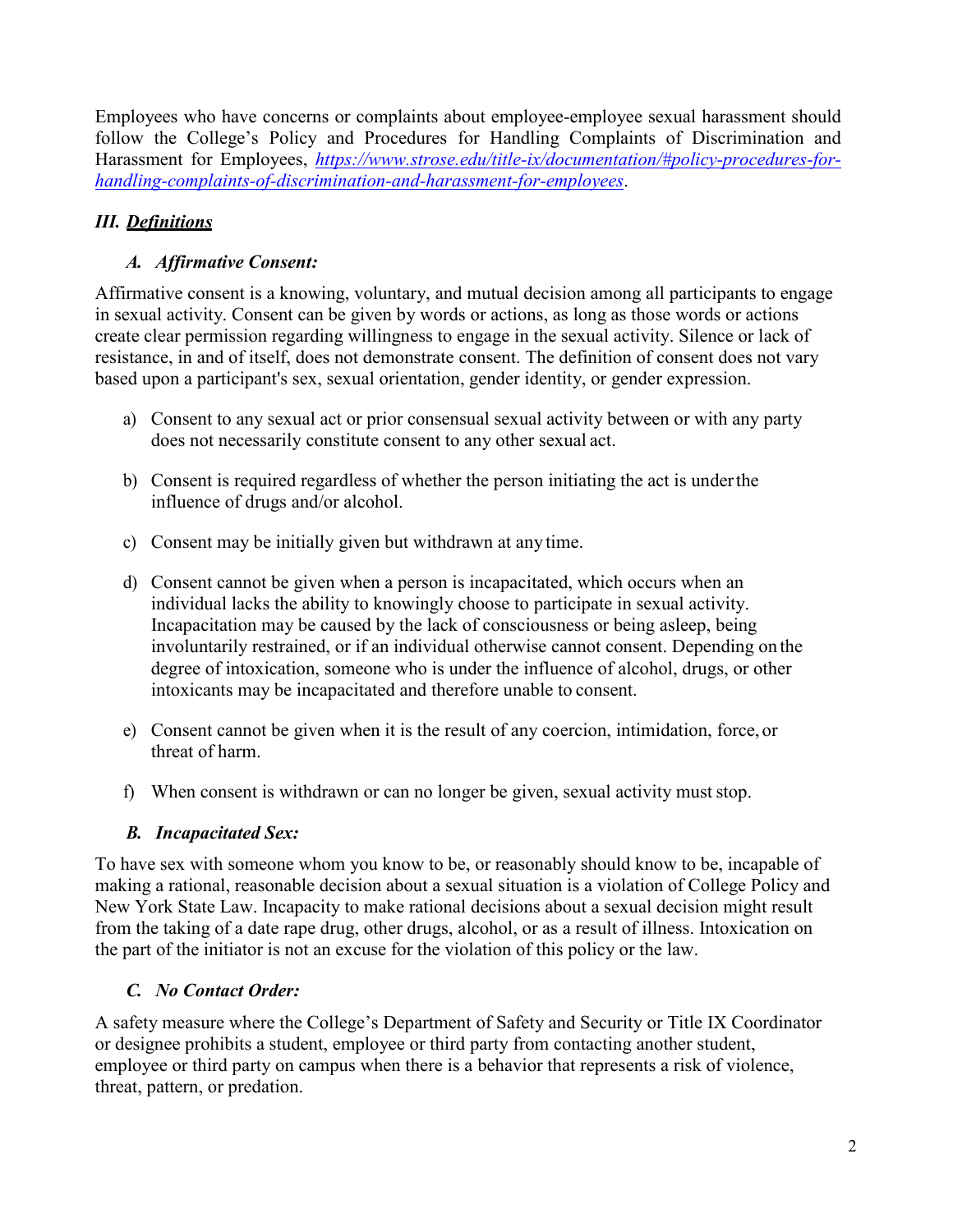# *D. Order of Protection:*

An order of protection is issued by a court to limit the behavior of someone who harms or threatens to harm another person. It is used to address various types of safety issues, including, but not limited to situations involving sexual assault, dating violence*,* domestic violence, or stalking.

### *E. Relationship Violence:*

A pattern of abusive behavior that one person uses to obtain and maintain power and control over their intimate partner. Physical and/or sexual abuse may or may not be present. Coercive control is always present. Relationship Violence is purposeful and systematic, involves a fixed imbalance of power that has been created over time, and is driven by a sense of entitlement.

### *a) Dating Violence*

(As defined in the Violence Against Women Act (VAWA) amendments to the Clery Act), which includes any violence committed by a person: (A) who is or has been in a social relationship of a romantic or intimate nature with the victim; and (B) where the existence of such a relationship shall be determined based on a consideration of the following factors: (i) The length of the relationship; (ii) The type of relationship; (iii) The frequency of interaction between the persons involved in the relationship.

### *b) Domestic Violence*

(As defined in the VAWA amendments to the Clery Act), which includes any felony or misdemeanor crimes of violence committed by a current or former spouse or intimate partner of the victim, by a person with whom the victim shares a child in common, by a person who is cohabitating with or has cohabitated with the victim as a spouse or intimate partner, by a person similarly situated to a spouse of the victim under New York State's (NYS) domestic or family violence laws or by any other person against an adult or youth victim who is protected from that person's acts under the domestic or family violence laws of NYS.

### *F. Responsible Employees:*

Responsible Employees are mandatory reporters and include all employees (faculty, administrators, and staff) as well as student employees such as Resident Assistants, unless exempted as outlined in the Confidential Reporting and Resources section of this Policy below. As mandatory reporters, Responsible Employees are required to report all details of an incident of sexual harassment, sexual assault, dating violence, domestic violence, stalking, and any other sexual misconduct, including the identity of the victim, the identity of the alleged perpetrator (if revealed), the date and location of the incident and details regarding the incident if known, to the appropriate office for purposes of initiation of an investigation and appropriate action. Responsible Employees are trained to provide information and support and appropriate referral to confidential or private reporting resources. Responsible Employees are also required to provide Clery Act statistical information and/or information for a Timely Warning as warranted.

### **Any failure to report an incident of sexual misconduct may result in disciplinary action being brought against the Responsible Employee, up to and including termination of employment.**

### *G. Sexual Assault and Misconduct:*

a) **Fondling:** Any intentional sexual touching without effective consent for the purpose of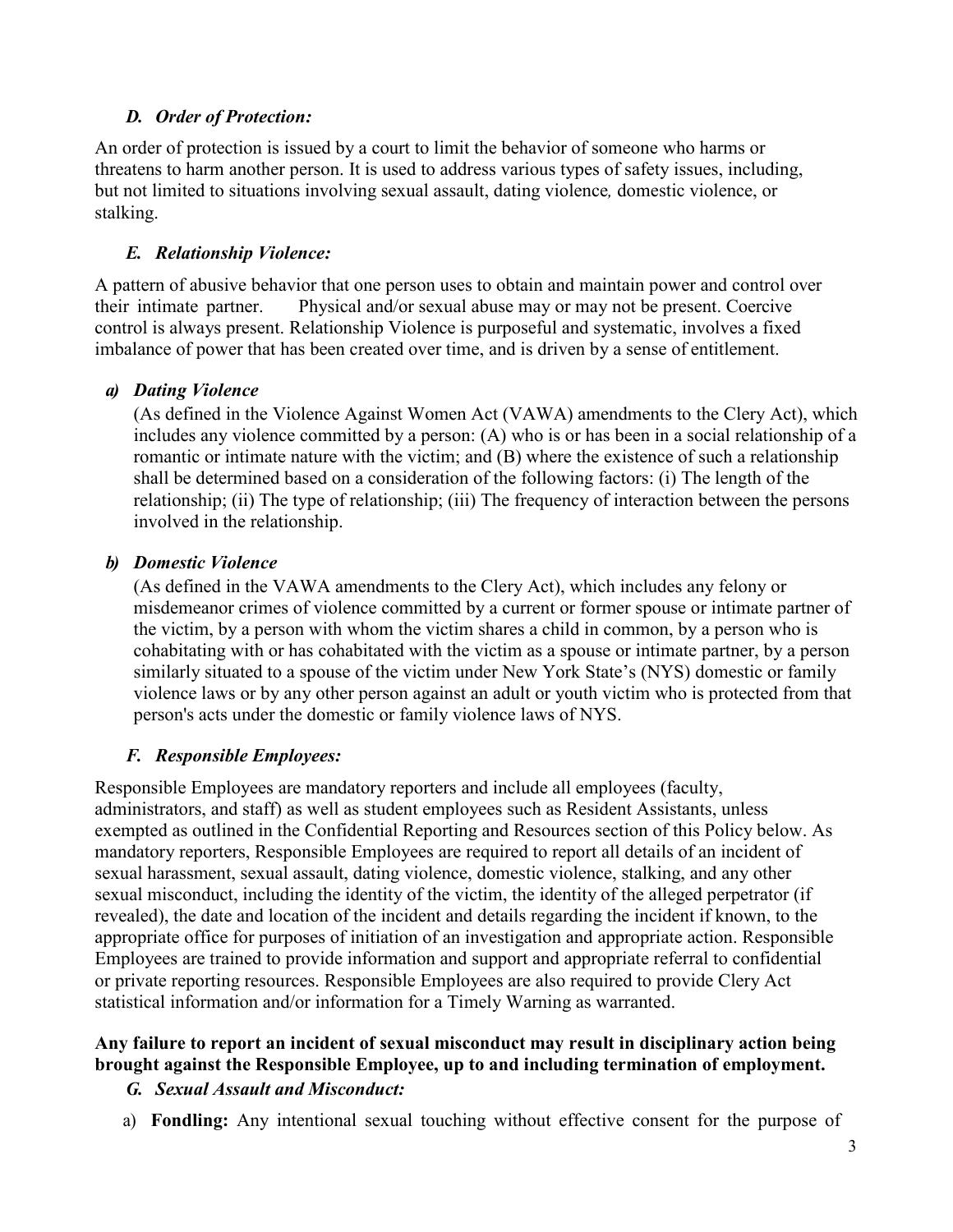sexual gratification including instances where the victim is incapable of giving their consent because of their age or because of their temporary or permanent mental incapacity. This includes any contact with the breasts, buttocks, groin, genitals, mouth or other bodily orifice of a person upon another person, as well as the touching of another with any of these body parts, without effective consent; or other intentional contact of a sexual nature without consent or after consent is withdrawn.

- b) **Forced Sexual Intercourse:** Any sexual intercourse (anal, oral or vaginal), by any object or body part, by a person upon another person, that occurs as a result of force. The prohibited force may be physical in nature, or represented by threats, intimidation or coercion. Intercourse obtained by any form of force impacts the free will of the victim and thus removes the opportunity for effective consent.
- c) **Incapacitated Sex:** To have sex with someone whom you know to be, or reasonably should know to be, incapable of making a rational, reasonable decision about a sexual situation is a violation of the College's Code of Conduct and New York State Law. Incapacity to make rational decisions about a sexual decision might result from the taking of a date rape drug, other drugs, alcohol, or as a result of illness. Intoxication on the part of the initiator is not an excuse for the violation of this policy or the law.
- d) **Incest:** Sexual intercourse between persons who are related to each other within the degrees wherein marriage is prohibited by law.
- e) **Rape:** Any sexual intercourse or penetration (anal, oral, or vaginal) however slight, with any object or body part, by a person upon another person without effective consent or after consent is withdrawn
- f) **Statutory Rape:** Sexual intercourse with a person who is under the statutory age of consent.
- g) **Sexual Exploitation:** Sexual exploitation occurs when an individual takes non- consensual, unfair, or abusive advantage of another for his/her own advantage or benefit, even though that behavior does not constitute one of the other sexual misconduct offenses. Examples include, but are not limited to:
	- 1. Non-consensual photo-taking, video or audio taping of sexual activity.
	- 2. Stalking with a sexual component. Stalking may take many forms, including persistent calling, texting, or posting on a social networking site as well as physical stalking. When the content of the messages or the nature of the physical stalking is of a sexual nature sexual misconduct has occurred.
	- 3. Voyeurism is a form of sexual exploitation in which one individual engages in secretive observation of another for personal sexual pleasure or engages in nonconsensual photo-taking, video or audio taping of sexual acts. Although the source for the secretive viewing or taping may be unaware of the observation, this behavior is a form of sexual misconduct and violates the integrity of the unaware student.
	- 4. The disrobing or exposure of another person without their consent.
	- 5. Inter-personal or intimate partner violence (relationship violence)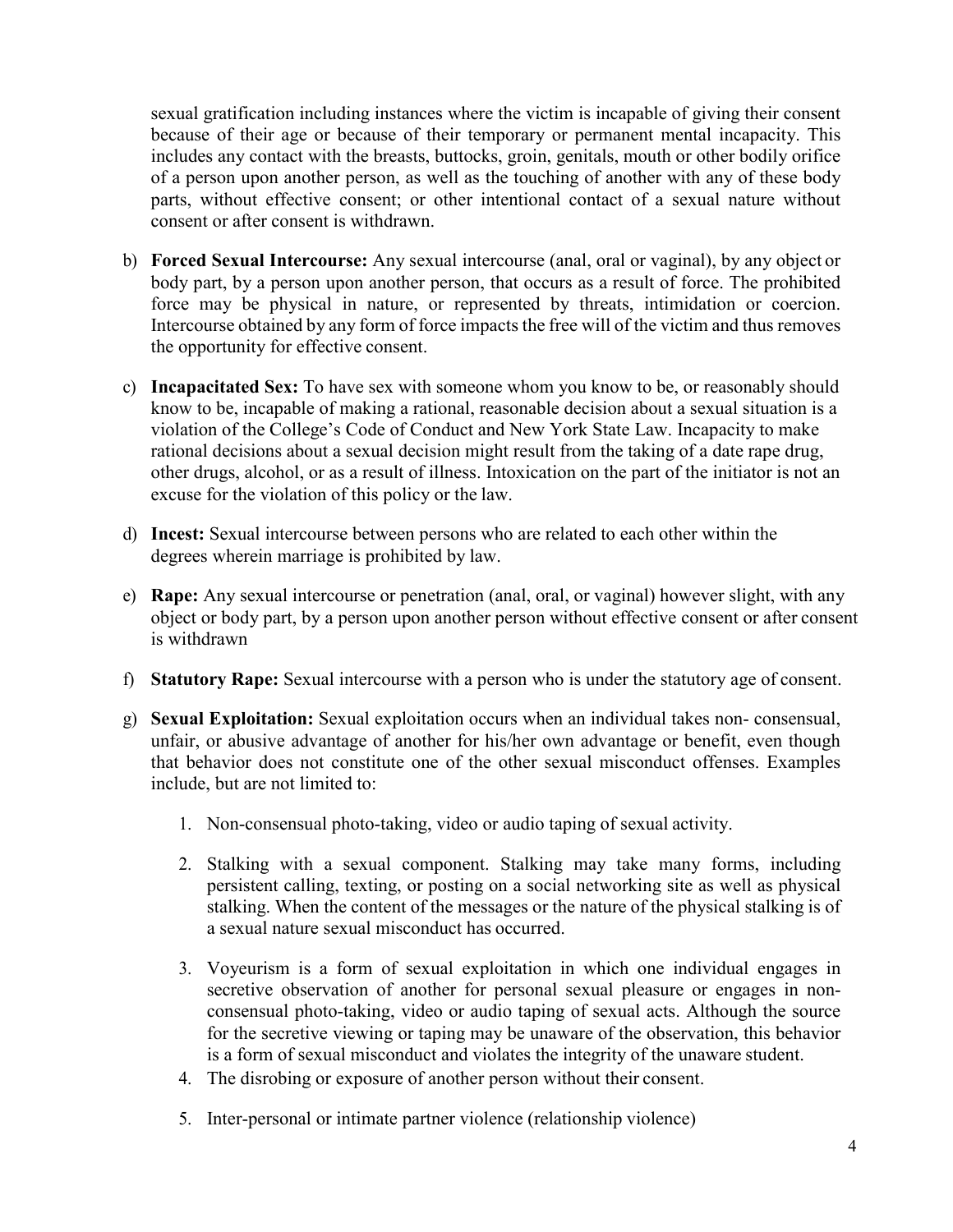- h) **Sexual Harassment:** Sexual harassment is defined under this policy as severe or persistent or pervasive or objectively offensive unwelcome sexual advances, requests for sexual favors, or other verbal or physical conduct or communication of a sexual nature that limits ordenies a student's ability to participate in or benefit from the college's educational programs or activities, or creates a hostile working environment. when:
	- 6. Submission to the conduct is made either explicitly or implicitly a term or condition of an individual's academic or other advancement (quid pro quo harassment);
	- 7. Submission to, or rejection of, the conduct is used as the basis for academic decisions affecting the individual (quid pro quo harassment); or
	- 8. Professional or educational performance, productivity, physical security, participation in living arrangements; or extracurricular activities, academic or career opportunities, services or benefits—or of creating an intimidating, hostile, or offensive learning environment.

## *H. Intimate Partner Violence (IPV):*

The term used to describe sexual assault, domestic violence, dating violence, and/or stalking.

## *I. Stalking:*

Stalking is an unwelcome pursuit. It is an effective tactic of control exerted by one party upon another. Stalking is a violation of the College's Sexual Harassment and Misconduct Policy, as well as the Title IX Grievance Policy. It is also a crime that can cause fear without physical injury as it has no real identified beginning and seemingly no end. Stalking often leads to physical contact and is generally on a trajectory toward violence. Stalking often includes the use of technology such as phones, texting, cameras, social networking sites, and email.

**Stalking,** as defined in the VAWA amendments to the Clery Act, means engaging in a course of conduct directed at a specific person that would cause a reasonable person to-- (A) fear for their safety or the safety of others; or (B) suffer substantial emotional distress.

- a) Course of conduct: Two or more acts, including, but not limited to, acts in which the stalker directly, indirectly, or through third parties, by an action, method, device, or means, follows, monitors, observes, surveils, threatens, or communicates to or about a person, or interferes with a person's property.
- b) Reasonable person: A reasonable person under similar circumstances and with similar identities to the victim.
- c) Substantial emotional distress: Significant mental suffering or anguish that may, but does not necessarily, require medical or other professional treatment or counseling.

# *J. Preponderance of the Evidence:*

This standard of evidence means that there must be a determination of whether the alleged sexual misconduct "more likely than not" to have occurred or 51% likely to have occurred.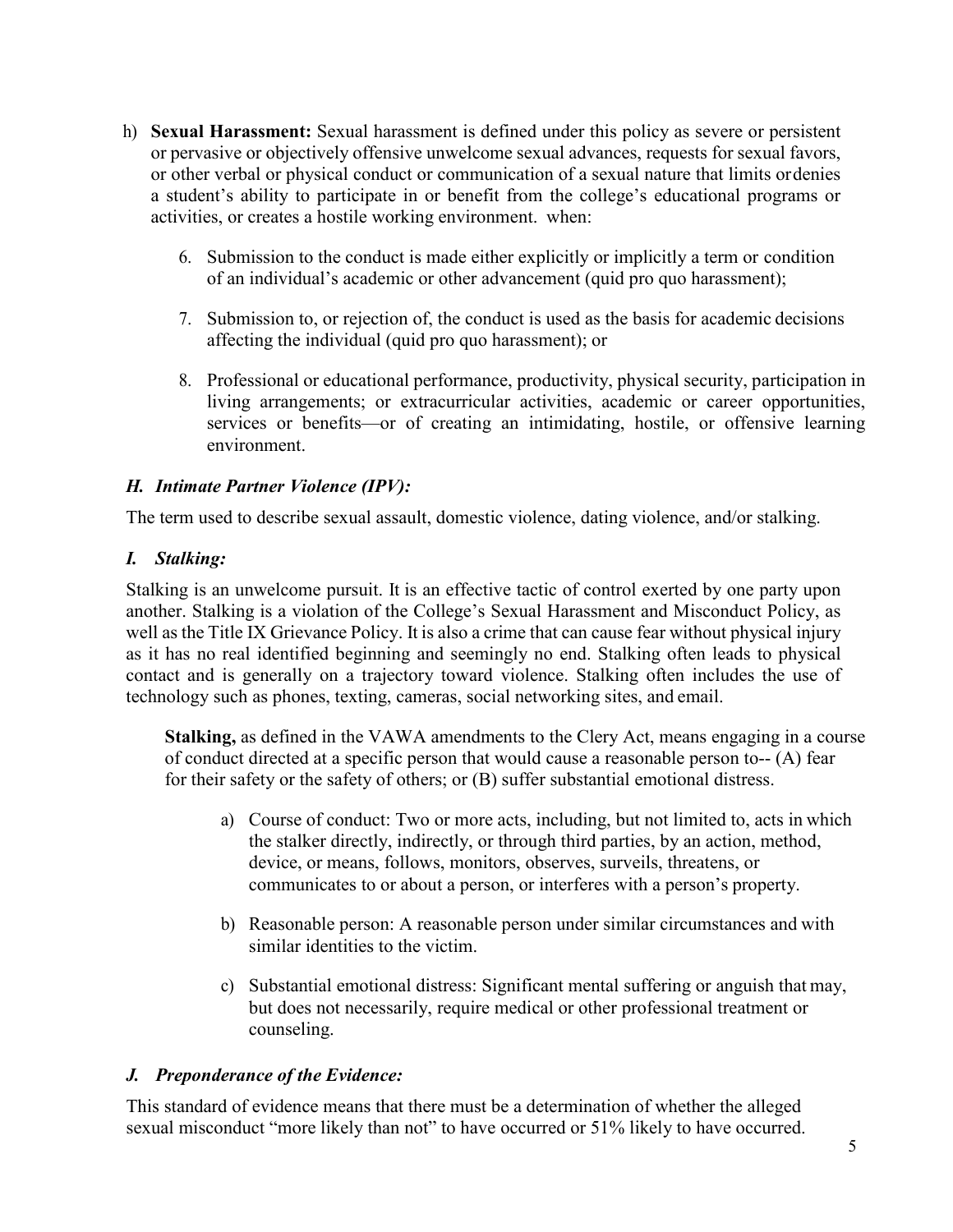### *K. Title IX Coordinator*

- 1. The Title IX Coordinator manages the College's response to reports of gender inequity and discrimination, which includes reports of sexual violence including, but not limited to, sexual assault, sexual harassment, dating violence, domestic violence, and stalking. Informed by current federal and state law and guidance, the Title IX Coordinator aims to ensure that the College's responses promptly and effectively stop problem behavior, prevent its recurrence, and remedy its effects.
- 2. The Title IX Coordinator's responsibilities include:
	- a. Overseeing the College's response to gender discrimination, which includes all forms of sexual violence, to ensure prompt and equitable resolution of all complaints.
	- b. Providing a central place to report an incident and overseeing the reporting process.
	- c. Providing information about College policies and procedures.
	- d. Providing referrals to campus and community resources and victim advocates.
	- e. Facilitating supportive and/or safety measures to address safety concerns and to support victims and complainants so that academic and professional pursuits may continue unimpeded.
	- f. Collaborating with community partners to assist with a resolution thatbalances the needs of the individuals involved with those of the larger community.
	- g. Keeping records to ensure patterns of behavior are identified.
	- h. Overseeing investigations of misconduct to ensure fairness, impartiality, and equity.
	- i. Coordinating and providing training, education, and prevention programs for the entire College community.
- 3. The Title IX Coordinator receives and responds to gender equity and sexual violence concerns. In addition to the Title IX Coordinator, the Deputy Title IX Coordinators have the responsibility for either coordinating the College's Title IX compliance efforts and/or assisting in sexual misconduct investigations in collaboration with the Title IX Coordinator. Collectively, the Title IX Coordinator, Deputy Title IX Coordinators, and Trained Investigators serve as the College's Title IX team. The Title IX Team is charged with handling known instances of gender-based misconduct or sexual violence with fair and efficient processes that are intended to support the entire College community.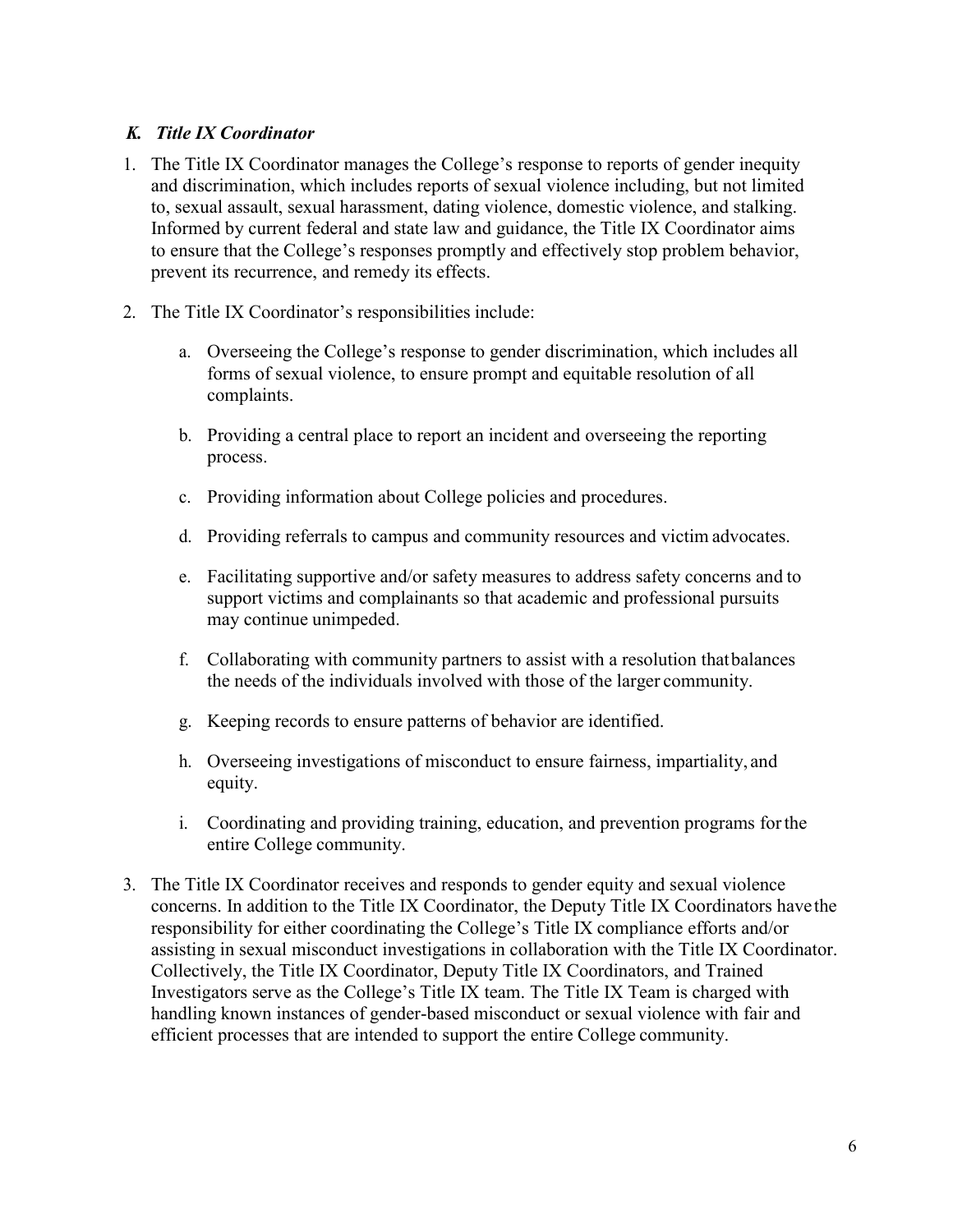|                      | Amanda M. Bastiani                               |  |  |
|----------------------|--------------------------------------------------|--|--|
|                      | Director of Prevention Education & Response      |  |  |
| Title IX Coordinator | Wellworth Hall, Room 3                           |  |  |
|                      | 963 Madison Ave.                                 |  |  |
|                      | Albany, New York 12203                           |  |  |
|                      | bastiana@strose.edu                              |  |  |
|                      | $(518)$ 458-5308                                 |  |  |
|                      | Jennifer Richardson                              |  |  |
| Deputy Title IX      | Associate VP for Student                         |  |  |
| Coordinator          | Development Events and Athletic                  |  |  |
|                      | Center, Room 210                                 |  |  |
|                      | 420 Western Ave.                                 |  |  |
|                      | Albany, New York 12203                           |  |  |
|                      | richardj@strose.edu                              |  |  |
|                      | $(518)$ 454-2023                                 |  |  |
|                      |                                                  |  |  |
| Deputy Title IX      | Jeff Knapp                                       |  |  |
| Coordinator          | Associate Vice President for Human Resources and |  |  |
|                      | Risk Management                                  |  |  |
|                      | Cabrini Hall                                     |  |  |
|                      | 399 Western Ave.                                 |  |  |
|                      | Albany, New York 12203                           |  |  |
|                      | knappj@strose.edu                                |  |  |
|                      | (518) 454-5138                                   |  |  |

### *L. Trained Investigators:*

The College has identified members of the campus community who have gone through extensive training to serve as investigators of Sexual Misconduct complaints. The investigators receive annual training on issues related to:

- 1. The four types of cases: domestic violence, dating violence, sexual assault, and stalking, as well as other forms of sexual misconduct as outlined in this policy.
- 2. How to conduct an investigation "that protects the safety of victims and promotes accountability".
- 3. How to conduct an investigation (hearing) "process that protects the safety of the victim and promotes accountability"
- 4. How to conduct investigations of sexual violence,
- 5. The effects of trauma,
- 6. Impartiality,
- 7. The rights of the respondent, including the right to a presumption that the respondent is "not responsible" until a finding of responsibility is made, and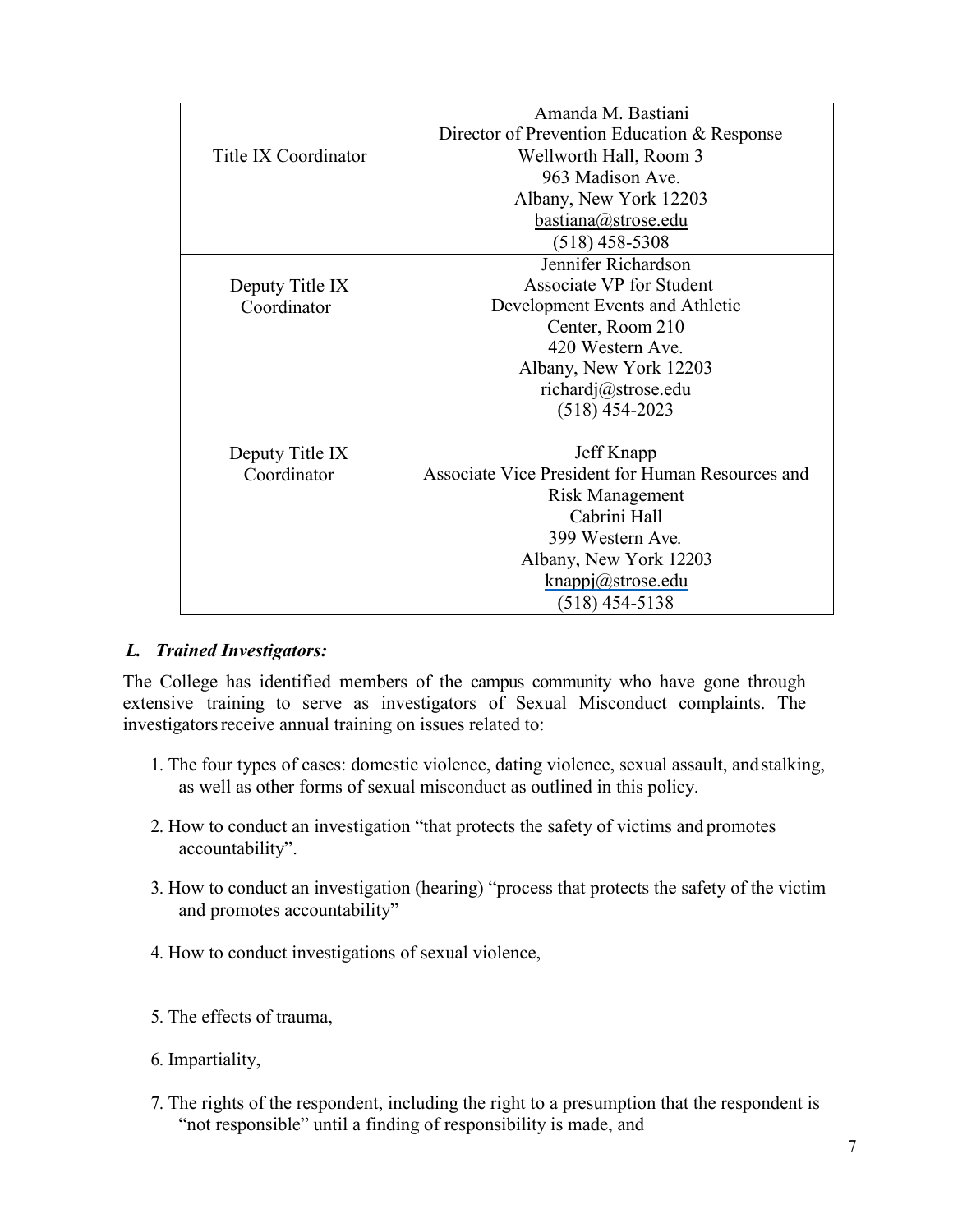8. The College's policies and procedures.

# *M. Verbal Harassment:*

Verbal Harassment, without accompanying physical contact, is not sexual assault, but may fit the criteria for sexual harassment. Sexual harassment is also prohibited by the College's Student Responsibility and Social Conduct and the Policy and Procedures for Handling Complaints of Discrimination and Harassment for Employees.

# *IV. Information and Resources for Victims of Sexual Violence*

## *A. If you are the victim of sexual violence:*

Get to a safe place - a friend's house or any place where people can give you emotional support and physical care. Call the Rape Crisis Hot Line.

Do not clean up. It may be difficult to keep from cleaning yourself up, but if you do you may destroy evidence that could be useful should you decide to report the assault to the police. Don't wash up, douche, change clothes, eat, brush your teeth, go to the bathroom or brush your hair. Even if you are not sure about reporting the assault, it makes sense to preserve the option of reporting until you make a final decision.

Seek medical help immediately for the treatment of any injuries and for tests to check the possibility of pregnancy or sexually transmitted diseases. If you do plan to report the incident to authorities, there is an additional reason to seek medical attention. Medical evidence can be collected. Don't douche, bathe, shower or change your clothes before seeking medical attention.

Report the incident to a campus counselor or victim advocate if you feel comfortable doing so.

- a) Seek counseling, whether or not you decide to report the crime or participate in legal action. Professional counseling is available through the Counseling and Psychological Services Center at The College of Saint Rose. Counseling can be beneficial as you work through your reaction to sexual misconduct.
- b) You may also choose to file a report with campus security, the Albany Police Department, or the NYS Police. This is your decision. (See "Procedures for Dealing with Sexual Offenses" Section).
- c) If you wish, file a complaint with the Title IX Office, if the accused person is part ofThe College of Saint Rose community. An investigation for appropriate disciplinary action under the College's prohibition against sexual misconduct will occur with the Title IX Office.
- d) Tell your story soon to avoid forgetting details. Alternatively, write out the detailsfor yourself or use a tape recorder.
- e) Take whatever steps are necessary to work through the incident/assault. This might include talking to your partner, friend or counselor about your feelings. Resume your normal routine as much as possible.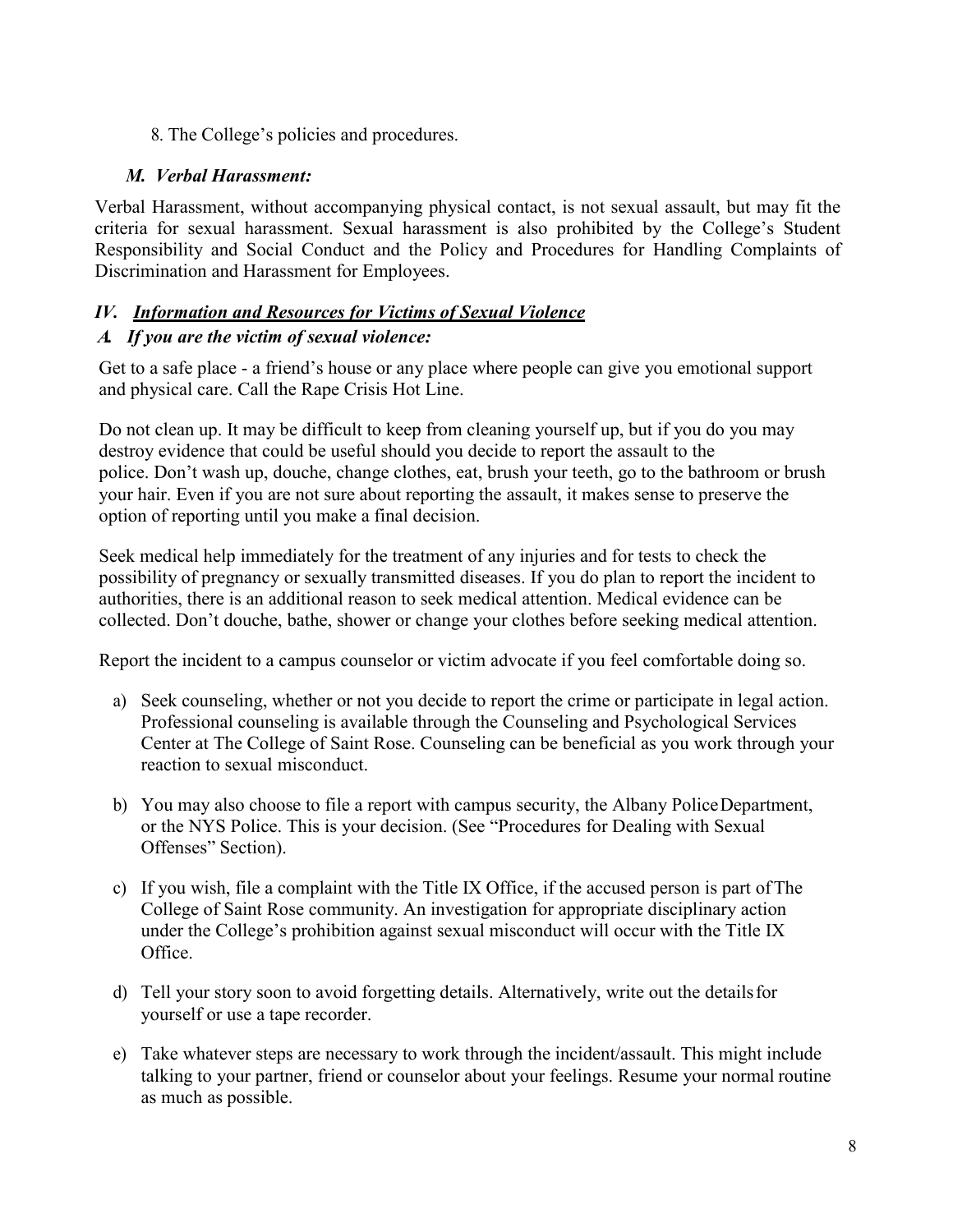f) Go with your instincts. Whatever you decide to do is a decision you must feel comfortable with. Your goal is to survive and escape safely. You will react to the crime in the way that makes the most sense to you at the time.

## *B. Students' Bill of Rights:*

All students have the right to:

- 1. Make a report to local law enforcement and/or state police;
- 2. Have disclosures of domestic violence, dating violence, stalking, and sexual assault taken seriously;
- 3. Make a decision about whether or not to disclose a crime or violation and participate in the judicial or conduct process and/or criminal justice process free from pressure by the institution;
- 4. Participate in a process that is fair, impartial, and provides adequate notice and a meaningful opportunity to be heard;
- 5. Be treated with dignity and to receive from the institution courteous, fair, and respectful health care and counseling services, where available;
- 6. Be free from any suggestion that the reporting individual is at fault when these crimes and violations are committed, or should have acted in a different manner to avoid such crimes or violations;
- 7. Describe the incident to as few institution representatives as practicable and not be required to unnecessarily repeat a description of the incident;
- 8. Be protected from retaliation by the institution, any student, the accused and/or the respondent, and/or their friends, family and acquaintances within the jurisdiction of the institution;
- 9. Access to at least one level of appeal of a determination;
- 10. Be accompanied by an advisor of choice who may assist and advise a reporting individual, accused, or respondent throughout the judicial or conduct process including during all meetings and hearings related to such process;
- 11. Exercise civil rights and practice of religion without interference by theinvestigative, criminal justice, or judicial or conduct process of the institution.

### *C. Ways to Protect Yourself:*

There are some practical steps you can take that may decrease the risk of sexual assault.

- 1. Express your expectations and limits clearly before you get into a sexual situation.
- 2. Limit alcohol and drug use. They make it more difficult for you to be in control. Never ride with someone who has used alcohol or drugs.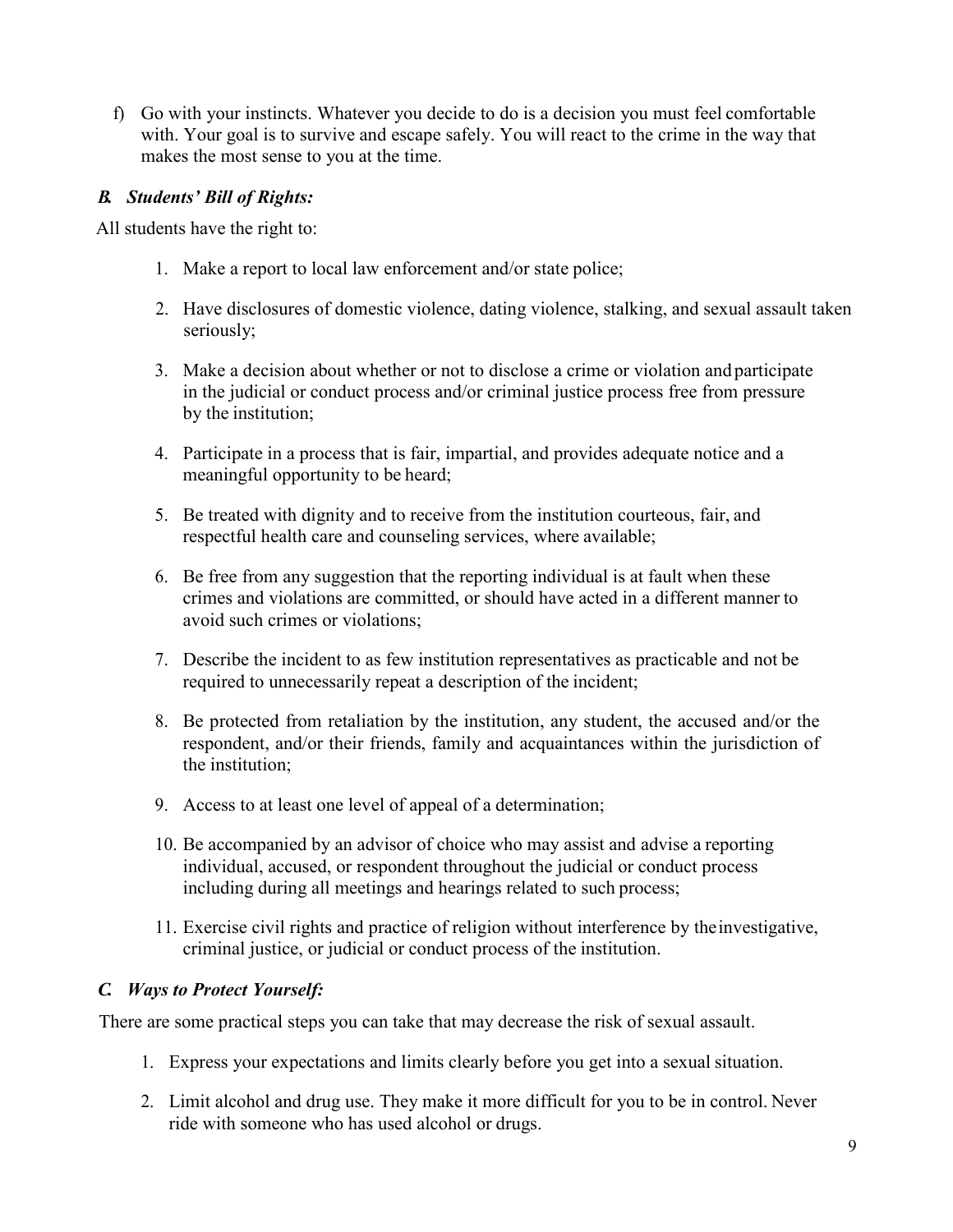- 3. Avoid meeting in secluded places and walking alone. If you are concerned, ask campus security to escort you.
- 4. Try to be aware of attitudes that your date expresses concerning women or men: hostility, unrealistic views of women or men and/or viewing people as "sex objects."
- 5. Use assertive language such as, "I feel uncomfortable when you don't listen to me or when you touch me like that."
- 6. Scream "fire" (rather than "rape" or "help"), if you need assistance.
- 7. Be alert to what is happening around you.

## *D. To reduce your risk for being accused of sexual misconduct:*

- 1. Clearly communicate your intentions to your sexual partner and give them a chance to clearly relate their intentions to you.
- 2. Understand and respect personal boundaries.
- 3. DON'T MAKE ASSUMPTIONS about consent; about someone's sexual availability; about whether they are attracted to you; about how far you can go or about whether they are physically and/or mentally able to consent. If there are any questions or ambiguity, then you DO NOT have consent.
- 4. Mixed messages from your partner are a clear indication that you should stop, defuse any sexual tension and communicate better. You may be misreading them. They may not have figured out how far they want to go with you yet. You must respect the timeline for sexual behaviors with which they are comfortable.
- 5. Don't take advantage of someone's drunkenness or drugged state, even if they did it to themselves.
- 6. Realize that your potential partner could be intimidated by you, or fearful. You may have a power advantage simply because of your gender or size. Don't abuse that power.
- 7. Understand that consent to some form of sexual behavior does not automatically imply consent to any other forms of sexual behavior.
- 8. Silence and passivity cannot be interpreted as an indication of consent. Read your potential partner carefully, paying attention to verbal and non-verbal communication and body language.

# *E. Resources:*

There are trained on- and off- campus advocates and counselors who can provide an immediate **confidential** response in a crisis situation:

1. On-Campus: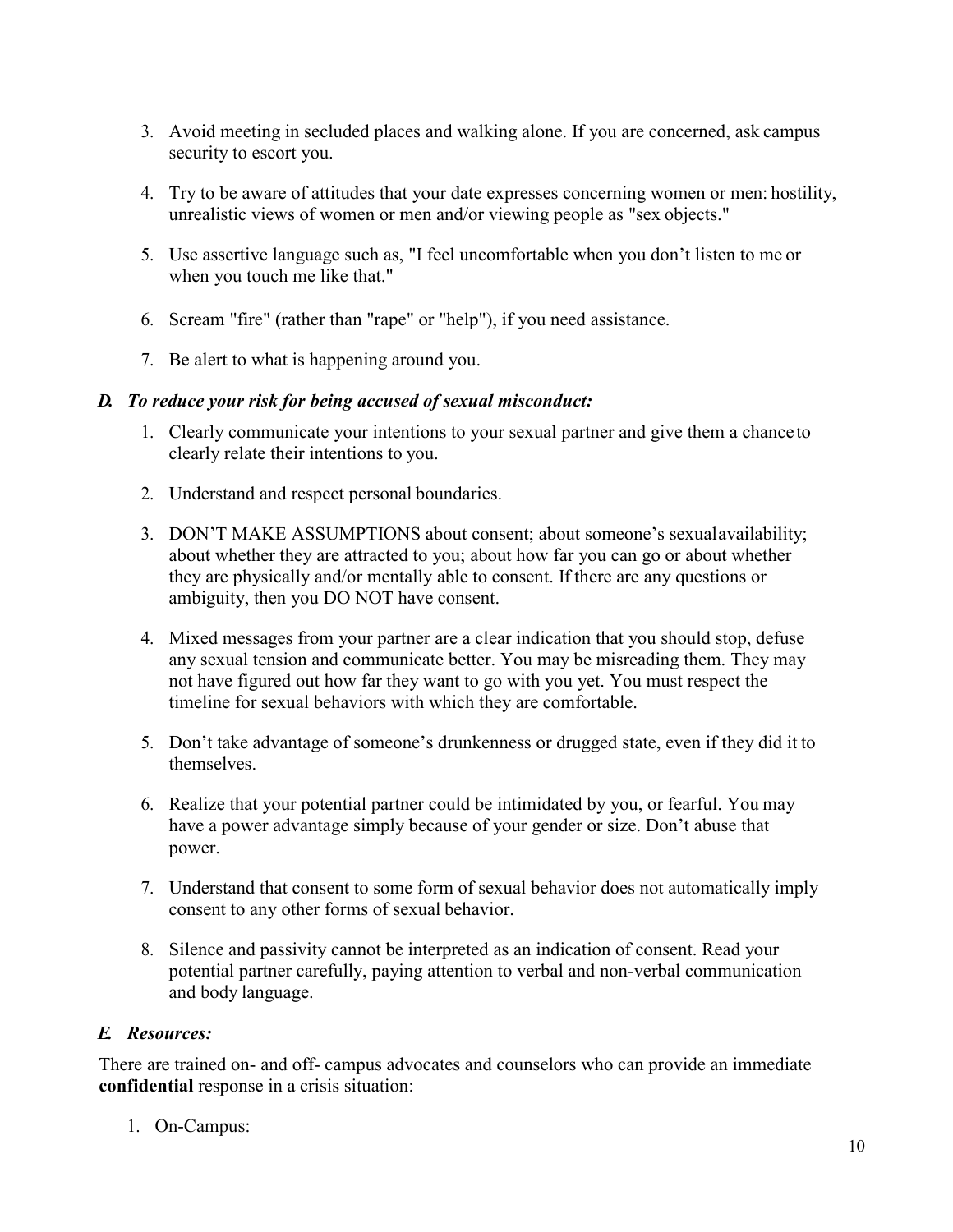| On Campus Health Provider Contact<br>Information: | <b>Health Services</b><br>190 Partridge St., Albany, NY 12203<br>$(518)454 - 5244$<br>Hours: $10 \text{ am} - 5 \text{ pm}$ |
|---------------------------------------------------|-----------------------------------------------------------------------------------------------------------------------------|
|                                                   |                                                                                                                             |
| On Campus Mental Health Care Provider             | Counseling Center                                                                                                           |
| Contact Information:                              | St. Joseph's Hall, 985 Madison Ave.,                                                                                        |
|                                                   | Albany, NY 12203                                                                                                            |
|                                                   | $(518)$ 454-5200                                                                                                            |
|                                                   |                                                                                                                             |
| On Campus Pastoral Counselor                      | Hubbard Interfaith Sanctuary                                                                                                |
| Contact Information:                              | 959 Madison Ave.                                                                                                            |
|                                                   | Albany, NY 12203                                                                                                            |
|                                                   | (518) 454-5250                                                                                                              |

## 2. Off-Campus:

| Off Campus Resource for Mental Health<br>and Advocacy:                      | Albany County Crime Victims and Sexual<br>Violence Center<br>112 State St., Albany, NY 12207<br>24-Hour Sexual Assault Hotline: (518)<br>447-7716 |  |
|-----------------------------------------------------------------------------|---------------------------------------------------------------------------------------------------------------------------------------------------|--|
| Off-Campus Domestic Violence Services:                                      | Equinox – Domestic Violence Services<br>526 Central Ave., Suite 201, Albany,<br>NY 12206<br>24 Hour Hotline $- (518)$ 432-7865                    |  |
| Health Care Providers, Sexual Assault<br>Nurse Examiners (SANE), Rape Kits: | St. Peter's Hospital<br>Manning Blvd., Albany, NY 12208<br>(SANE Exams are free)<br><b>Albany Medical Center</b>                                  |  |
|                                                                             | New Scotland Ave., Albany, NY 12208<br>(SANE Exams are free)                                                                                      |  |

# *F. Memoranda of Understanding:*

The College of Saint Rose has entered into a memoranda of understanding (MOU) with the following agencies, in order to provide additional support services:

- a) Albany County Crime Victim and Sexual Violence Center
- b) Albany Medical Center Sexual Assault Forensic Examiner (SAFE) Program
- c) Albany Police Department
- d) Equinox, Inc.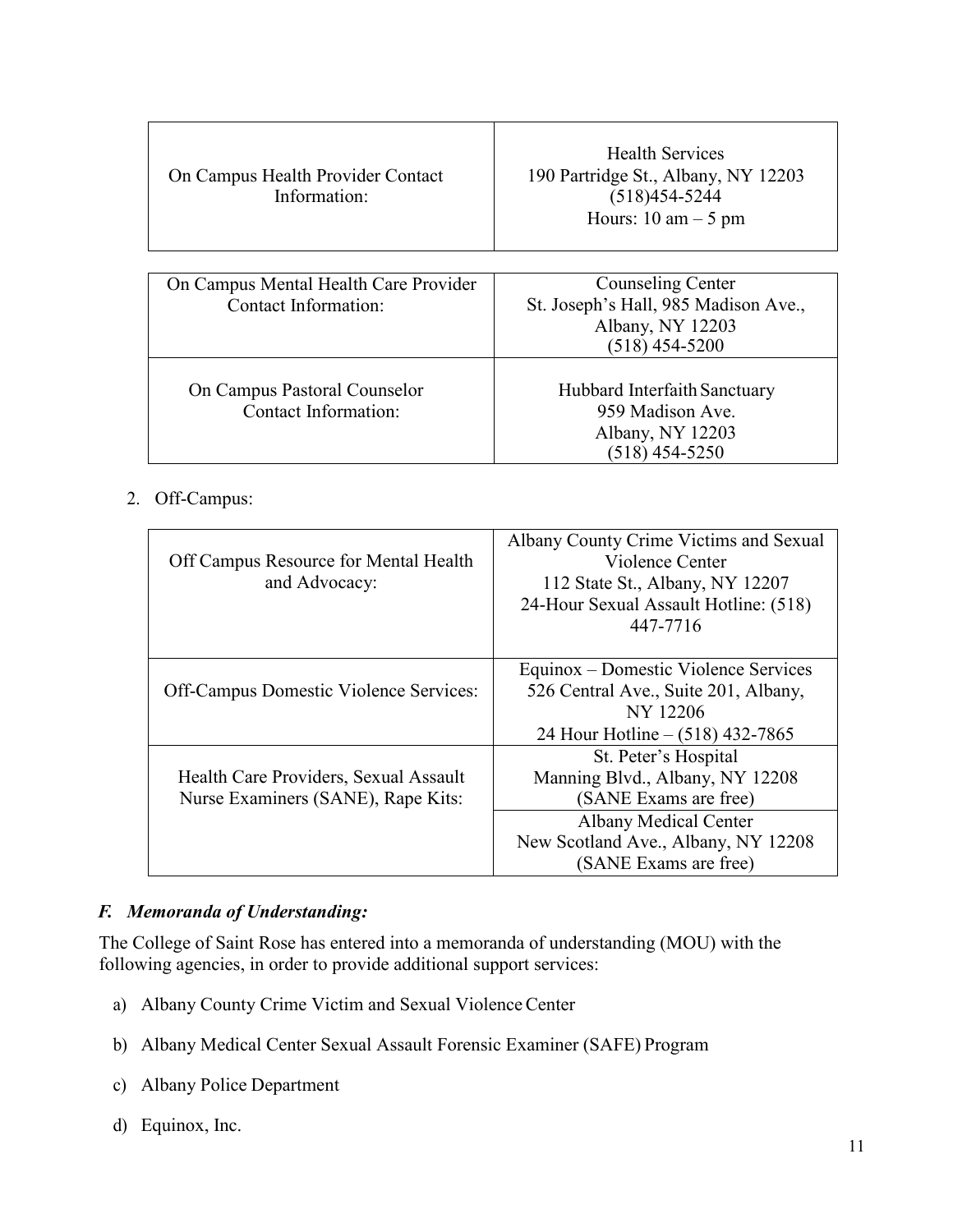- e) The Legal Project
- f) St. Peter's Health Partners Sexual Assault Nurse Examiner (SANE) Program
- g) University at Albany Police Department, The State University of NewYork

### *V. Orders of Protection*

Victims of Sexual Offenses may have a right to obtain a court order to protect themselves from the perpetrators. The College will enforce all applicable no contact orders, restraining orders, and similar lawful orders issued by a criminal, civil, or tribunal court, to the extent required by law.

An order of protection is issued by the court to limit the behavior of someone who harms or threatens to harm another person. It is used to address various types of safety issues, including, but not limited to situations involving domestic violence. Family Courts, criminal courts, and Supreme Courts can all issue orders of protection. An order of protection may direct the offending person not to injure, threaten or harass you, your family, or any other person(s) listed in the order.

A Family Court order of protection is issued as part of a civil proceeding. Its purpose is to stop violence within a family, or within an intimate relationship, and provide protection for those individuals affected. All Family Court proceedings are confidential. To obtain an order of protection in the Family Court, your relationship to the other person must fall into one of the following categories: (1) current or former spouse, (2) someone with whom you have a child in common, (3) a family member to whom you are related by blood or marriage, or (4) someone with whom you have or have had an "intimate relationship." An intimate relationship does not have to be a sexual relationship. A relationship may be considered intimate depending on factors such as how often you see each other, or how long you have known each other. After a petition is filed, the court will decide if it is an intimate relationship.

To start a proceeding in Family Court, you need to file a form called a Family Offense petition. You can contact the Family Court in your county for help completing and filing the petition. Contact information for the Family Court in Albany is as follows:

• Albany County Family Court Address: 30 Clinton Avenue, Albany, NY 12207 Phone: 518-285-8600 Fax: 518-238-4344

You may also wish to speak with an attorney or domestic violence advocate before filing.

A criminal court order of protection is issued as a condition of a defendant's release and/or bail in a criminal case. A criminal court order of protection may only be issued against a person who has been charged with a crime.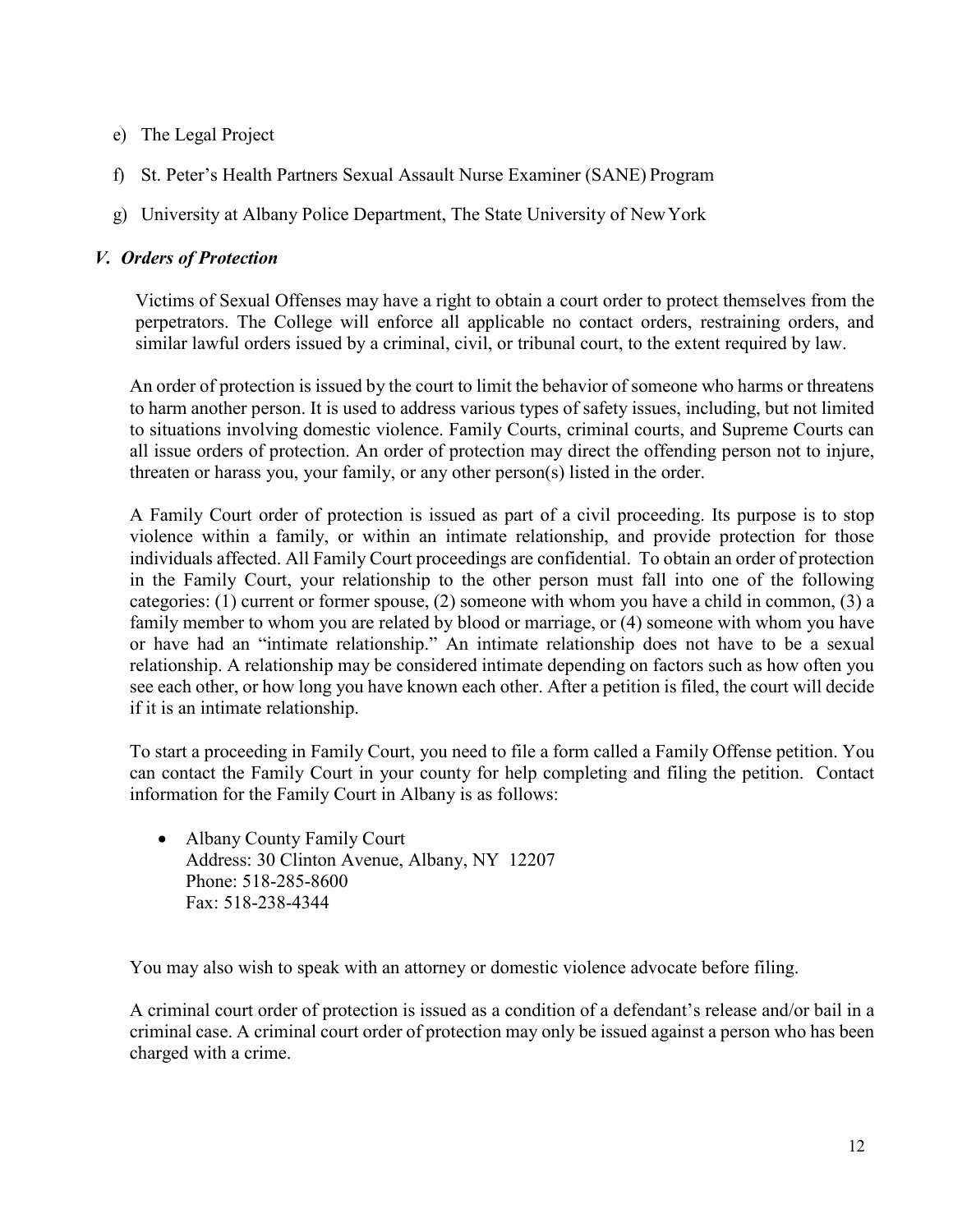The College will provide reporting individuals assistance from Public Safety, the College security forces, or other appropriate officials in obtaining an order of protection. The following individuals can be contacted for assistance in obtaining or understanding an Order of Protection:

- Campus Security (518) 454-5187 (24 hrs/7 days a week)
- The Legal Project 24 Aviation Road, Suite 101 Albany, NY 12205 (518) 435-1770 (phone) (518) 435-1773 (Fax) [www.legalproject.org](http://www.legalproject.org/)

The College will provide the accused or respondent and the reporting individual a copy of any order of protection or equivalent that the College receives. The College will also provide the accused or respondent and the reporting individual an opportunity to meet or speak with a representative of the College, or other appropriate individual, who can explain the order and answer questions about it, including information from the order about the accused's responsibility to stay away from the protected person or persons. The College will provide the accused or respondent and the reporting individual an explanation of the consequences of violating these orders, including but not limited to arrest, additional conduct charges, and interim suspension. The College will also call on and assist local law enforcement in effecting an arrest when an individual violates an order of protection.

### *VI. No Contact Orders*

When a student reports a Sexual Offense, the College will offer to impose a "no contact order." This "no contact order" is a College document that does not have the legal effect of an order of protection, which is obtained through a court.

Under the no contact order: (1) the accused's continued intentional contact with the reporting individual is a violation of the College's policy that is subject to additional conduct charges; and (2) if the accused or respondent and a reporting individual observe each other in a public place, it is the responsibility of the accused or respondent to leave the area immediately and without directly contacting the reporting individual. This may include establishing a schedule of attendance for the accused or respondent to access certain locations at the College, such as academic buildings, libraries, athletics or fitness facilities, and dining halls. Responsibility to stay away falls upon the person subject to the no contact order ("covered person"), not the protected individual. A covered person may be a respondent or accused or a third party who is the subject of a no contact order. If the covered person and protected person are in the same place accidentally, it is incumbent upon the covered person to remove themselves in a reasonable time and manner.

Upon request, both the accused (or respondent) and the reporting individual are entitled to a prompt review, reasonable under the circumstances, of the need for and terms of the mandatory no contact order, including potential modification, in which they are allowed to submit evidence in support of their requests. Requests to review a mandatory no contact order should be submitted to: [add appropriate person]. If a request for review is received from one party, the other party will be notified of the request for review. [Add appropriate person] will issue a determination in response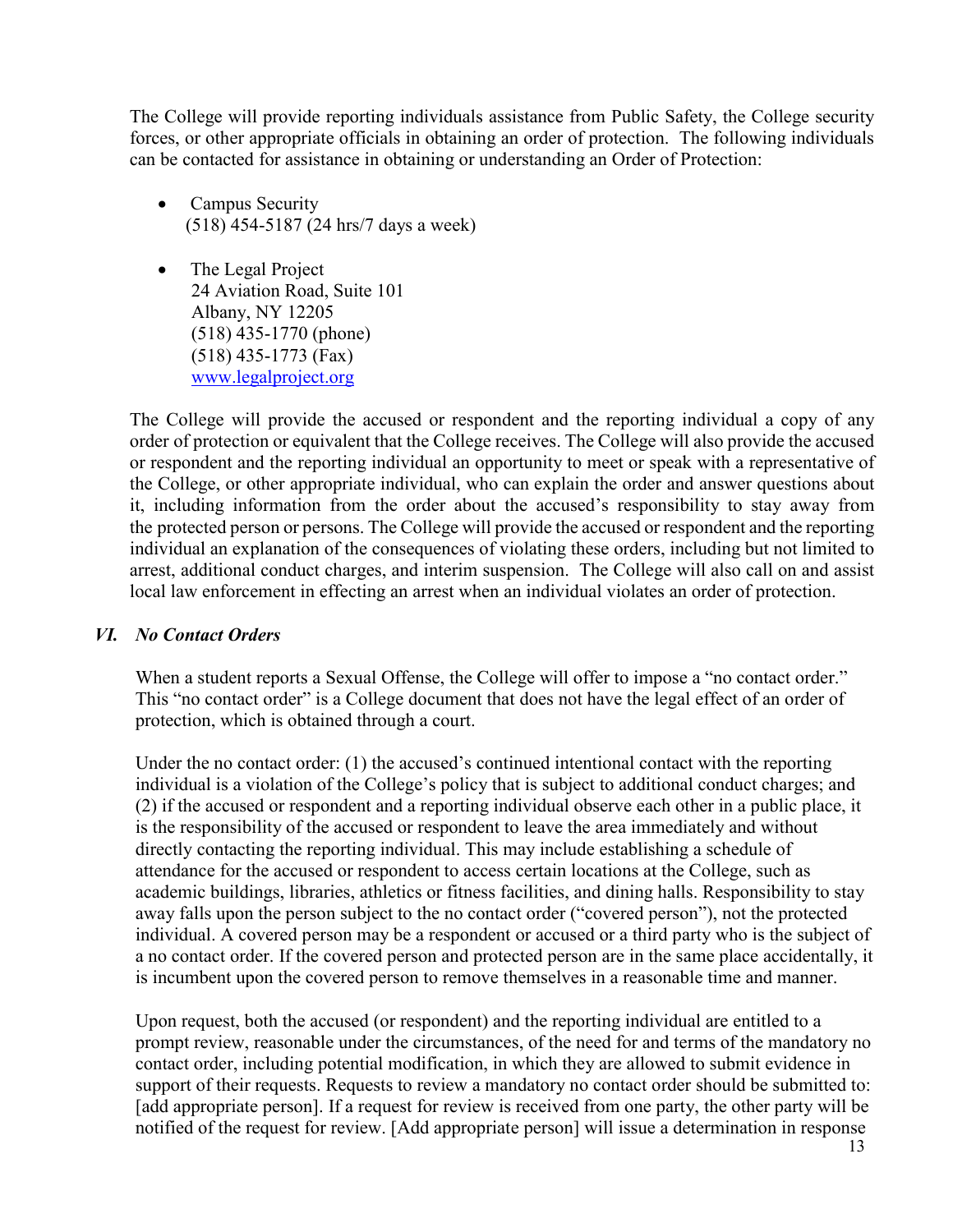to the request, and notify both parties of the determination.

### *VII. Criminal Complaints:*

In addition to filing an internal complaint, students may file a criminal complaint with local law enforcement officials. The College is not involved in that process, but will assist a student in filing a complaint if they so desire. Criminal complaints can be filed with the following agencies:

- Albany Police Dept., Western Ave., Albany, NY 12203 (518) 438-4000
- University at Albany Police Department, 1400 Washington Ave., Albany, NY (518) 442-3130
- NYS Police 24 hour hotline 1 (844) 845-7269

## *VIII.College Complaint Process:*

### *A. Filing an Institutional Complaint:*

1. Students who wish to file an internal complaint under this Policy should contact one of the following:

| Title IX Coordinator       | Amanda M. Bastiani                 |
|----------------------------|------------------------------------|
|                            | Wellworth Hall                     |
|                            | Room 3                             |
|                            | 963 Madison Ave., Albany, NY 12203 |
|                            | $(518)$ 458-5308                   |
|                            | bastiana@strose.edu                |
|                            |                                    |
|                            | Student Development, EAC, Room     |
| <b>Student Development</b> | 210 420 Western Ave., Albany, NY   |
|                            | 12203                              |
|                            | $(518)$ 454-2023                   |
|                            |                                    |
|                            | Campus Safety & Security           |
|                            | 340 Western Ave. Albany, NY 12203  |
| Campus Safety & Security   | (518) 454-5187                     |
|                            |                                    |

- 2. Student Reports to Responsible Employees Responsible Employees are mandatory reporters by law and policy. Accordingly, reports made to Responsible Employees will be relayed to the College's Title IX Coordinator who will initiate an investigation by the College in accordance with this Policy. Even if a student does not want the College to initiate an investigation, once it is reported to a Responsible Employee, the College, through the Title IX Coordinator, will weigh any request for confidentiality against the College's obligations to provide a safe, non-discriminatory environment for all members of the College's campus and community, as outlined in section VIII(E)(3), below.
- 3. Privileged and Confidential Reporting Either as an alternative to the reporting options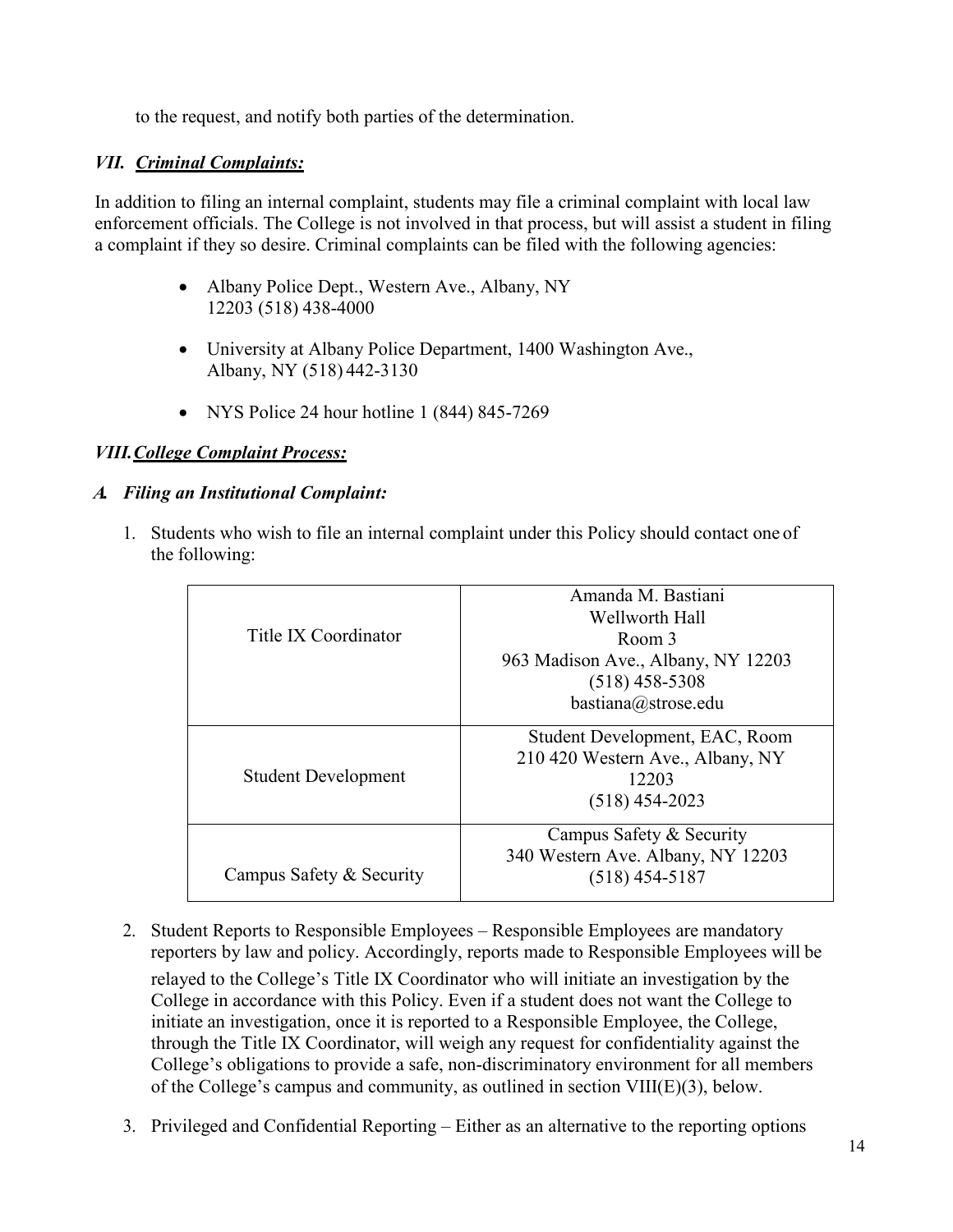listed above or in lieu of reporting sexual misconduct to the individuals or offices listed above, students may make privileged and confidential reports of sexual misconduct to certain health or mental health providers or pastoral counselors. While criminal complaints, institutional complaints, and reports to Responsible Employees likely will result in the initiation of an investigation, reports to health or mental health providers or to certain pastoral counselors are privileged and will remain confidential so long as the student filing the report does not represent a threat to themself or to others, or there is a continuing threat to the health and safety of the College community. (see Page 61 to 62 for list of confidential resources)

4. Anonymous Reporting **-** Anonymously disclose a crime or violation to the Safety and Security through the anonymous tip line (518) 454-5275 or online form, [https://onlineforms.strose.edu/anonymous-report/submit .](https://onlineforms.strose.edu/anonymous-report/submit) The College may have a duty to investigate anonymous disclosures to the extent possible, based on the information disclosed.

### *B. Protection and Supportive Measures for All Involved Parties:*

Individuals reporting sexual misconduct and individuals accused of or responding to allegations of sexual misconduct are afforded the following protections and accommodations:

- 1. When the accused or respondent is a student, to have the College issue a "no contact order" consistent with the College's policies and procedures, whereby continued intentional contact with the protected person would be a violation of College policy and result in additional conduct charges. If the accused and a protected individual observe each other in a public place, it shall be the responsibility of the accused to leave the area immediately and without directly contacting the protected person. Both the accused and the protected person may request a prompt review of the need for and terms of a No Contact Order, consistent with College policies and procedures, including potential modification. The requesting party may submit evidence in support of their request. The College may establish an appropriate schedule for the accused to access applicable institution buildings and property at a time when such buildings and property are not being accessed by the protected person.
- 2. To be assisted by the College's security office in obtaining an order of protection or, if outside of New York state, an equivalent protective or restraining order;
- 3. To receive a copy of the order of protection or equivalent when received by the College and have an opportunity to meet or speak with a College official who can explain the order and answer questions about it, including information from the order about the accused's responsibility to stay away from the protected person(s).
- 4. To an explanation of the consequences for violating these orders, including but not limited to arrest, additional conduct charges, and interim suspension;
- 5. To receive assistance from campus security in effecting an arrest when an individual violates an order of protection or, if campus security does not possess arresting powers, then to call on and assist local law enforcement in effecting an arrest for violating suchan order, provided that nothing in this article shall limit current law enforcement jurisdiction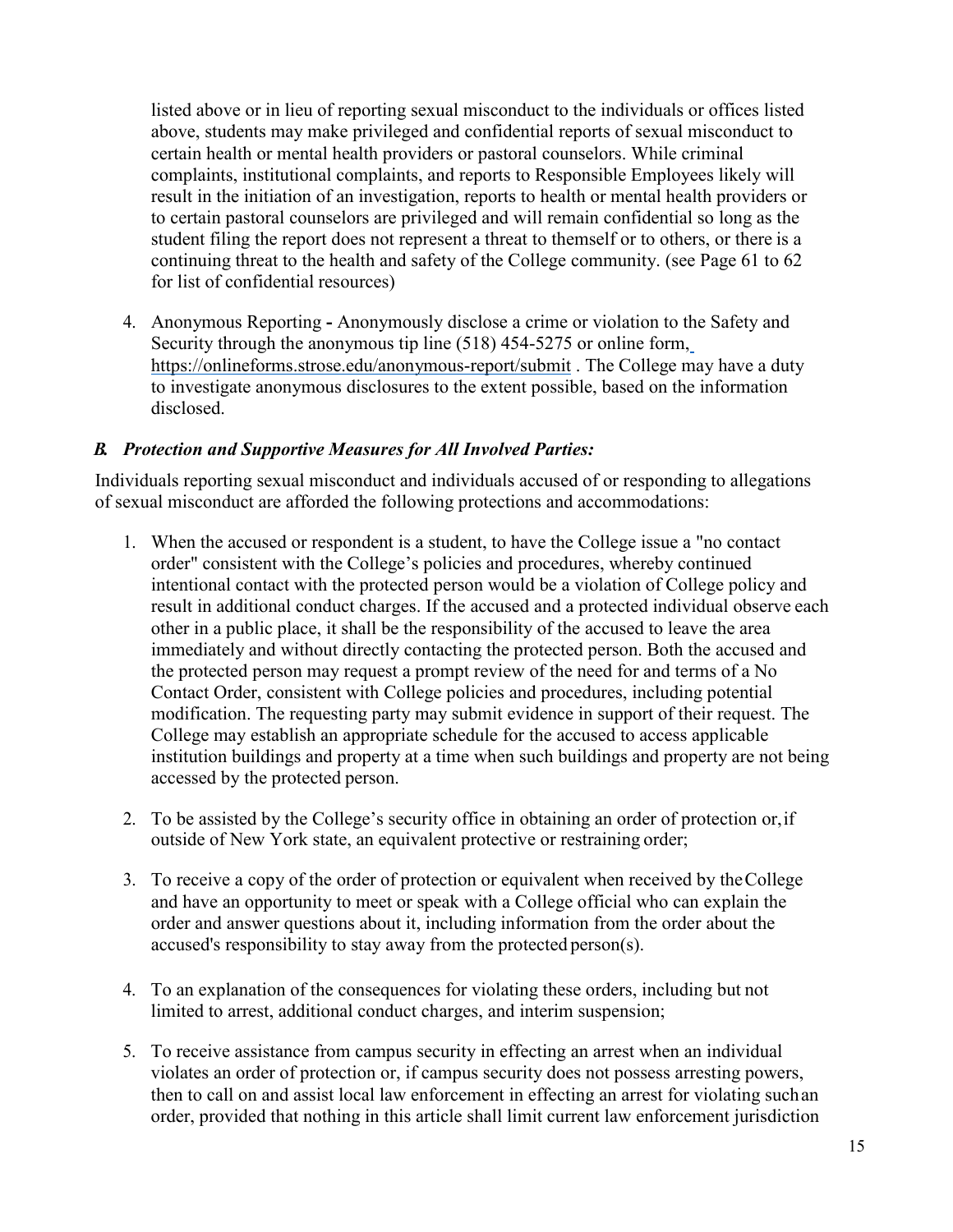and procedures.

- 6. When the accused is a student and presents a continuing threat to the health and safety of the community, to subject the accused to interim suspension pending the outcome of a conduct process. Parties may request a prompt review, reasonable under the circumstances, of the need for and terms of an interim suspension, including potential modification, in accordance with procedures set forth in Student Responsibility and Social Conduct, and shall be allowed to submit evidence in support of their request;
- 7. When the accused is not a student but is a member of the College's community and presents a continuing threat to the health and safety of the community, to subject the accused to interim measures in accordance with applicable union contracts, employee handbooks, and rules and policies of the College;
- 8. When the accused is not a member of the College's community and presents a continuing threat to the health and safety of the community, to subject the accused to interim measures in accordance with applicable rules and policies of the College;
- 9. To obtain reasonable and available supportive and/or safety measures that effect a change in academic, housing, employment, transportation, immigration or visa assistance or other applicable arrangements in order to help ensure safety, prevent retaliation and avoid an ongoing hostile environment, consistent with the College's policies and procedures. Parties may request and consistent with the institution's policies and procedures, be afforded a prompt review of the need for and terms of any supportive and/or safety measures that directly affects them, and shall be allowed to submit evidence in support of their request.

# *C. Initial Remedial Actions:*

- 6. The College will implement initial remedial, responsive and/or protective actions upon notice of alleged harassment, misconduct, or retaliation. Such actions could include but are not limited to: no contact orders, providing counseling and/or medical services, academic support, living arrangement adjustments, transportation accommodations, visa and immigration assistance, student financial aid counseling, providing a campus escort, academic or work schedule and assignment accommodations, safety planning, referral to campus and community support resources.
- 7. The College will take additional prompt remedial and/or disciplinary action with respect to any member of the community, guest or visitor upon a finding that they have engaged in harassment, misconduct or retaliation.
- 8. The College will maintain as confidential any accommodations or protectivemeasures, provided confidentiality does not impair the College's ability to provide the accommodations or protective measures.

# *D. Immunity from Campus Conduct Process:*

The College strongly encourages the reporting of incidents of sexual misconduct.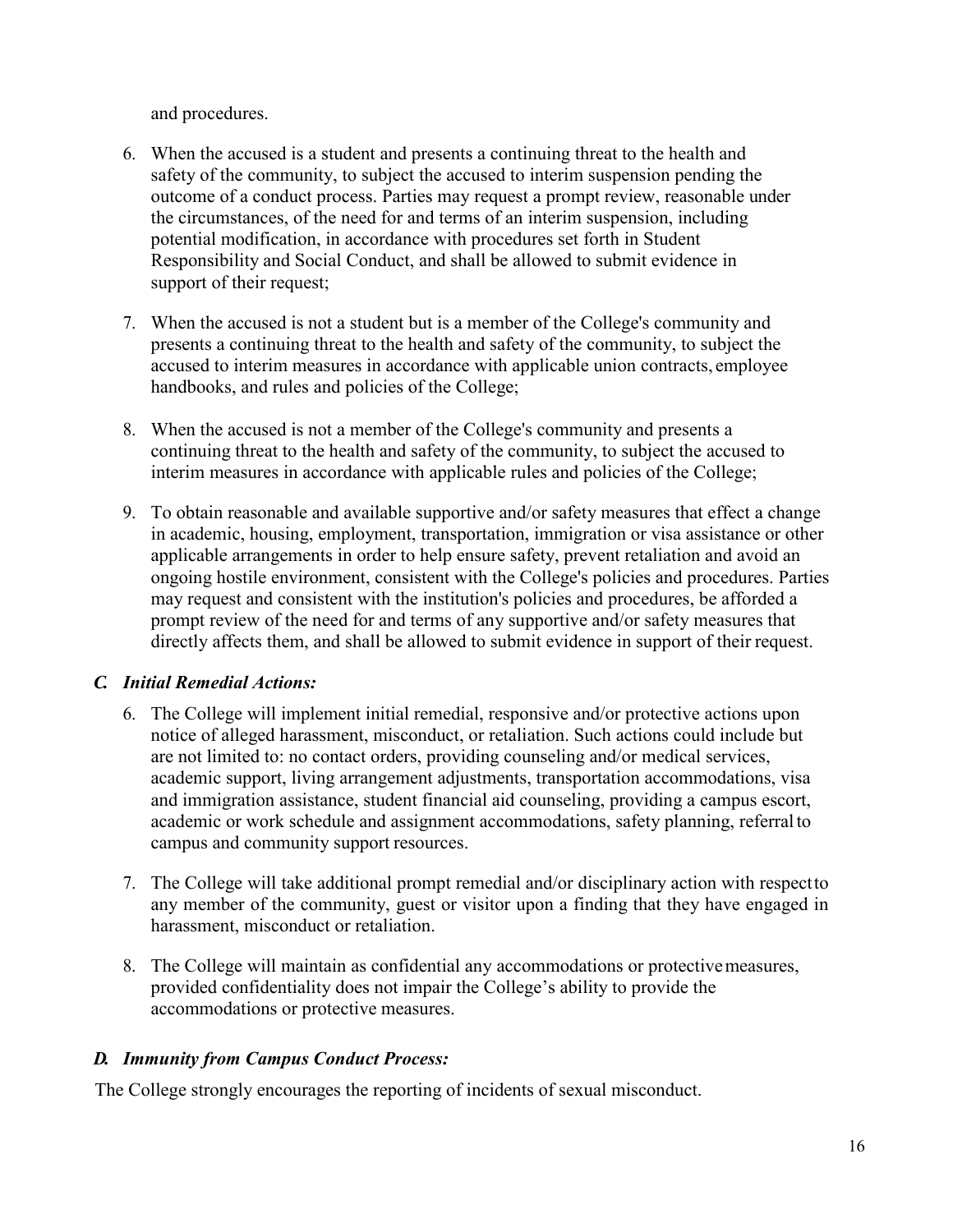The health and safety of every student at the Institution is of utmost importance. The College of Saint Rose recognizes that students who have been drinking and/or using drugs (whether such use is voluntary or involuntary) at the time that violence, including but not limited to domestic violence, dating violence, stalking, or sexual assault occurs may be hesitant to report such incidents due to fear of potential consequences for their own conduct. The College strongly encourages students to report domestic violence, dating violence, stalking, or sexual assault to institution officials. A bystander acting in good faith or a reporting individual acting in good faith that discloses any incident of domestic violence, dating violence, stalking, or sexual assault to Institution's officials or law enforcement will not be subject to the College's Student Responsibility and Social Conduct action for violations of alcohol and/or drug use policies occurring at or near the time of the commission of the domestic violence, dating violence, stalking, or sexual assault.

#### *E. Handling Reports of Sexual Misconduct:*

- 1. Reports should be filed as soon as practicable after an incident of alleged sexual misconduct. The complainant is encouraged to provide as much of the following information as possible:
	- a) the name of the person or persons allegedly responsible for the action; if a College employee the department and position of said person(s); if a student the address of that person, if known.
	- b) a description of the incident(s), including the date(s), location(s), and the presence of any witnesses;
	- c) the alleged effect of the incident(s) on the complainant's position, academic standing or other conditions of enrollment (student status);
	- d) the names of other individuals who might have been subject to the same or similar action;
	- e) the steps the complainant has taken to try to stop the behavior; and
	- f) any other information the complainant believes to be relevant to the complaint.
- 2. Initial Intake:
	- a) The Title IX Coordinator, or designee, will determine the identity and contact information of the complainant (whether that is the alleged victim, the individual who filed a College Incident Report, or a College representative).
	- b) The Title IX Coordinator, or designee, will communicate directly with the complainant to offer an opportunity to meet with the complainant and initiate any necessary remedial actions.
	- c) Upon meeting with the complainant, the Title IX Coordinator, or designee, will try to obtain further details of the incident and will provide information regarding reporting options, supportive resources and services on campus and in the community, and any supportive and/or safety measures that might be available.
	- d) The Title IX Coordinator will listen to the needs and requests of the complainant, and follow all federal and state guidelines when working with alleged victims to ensure individual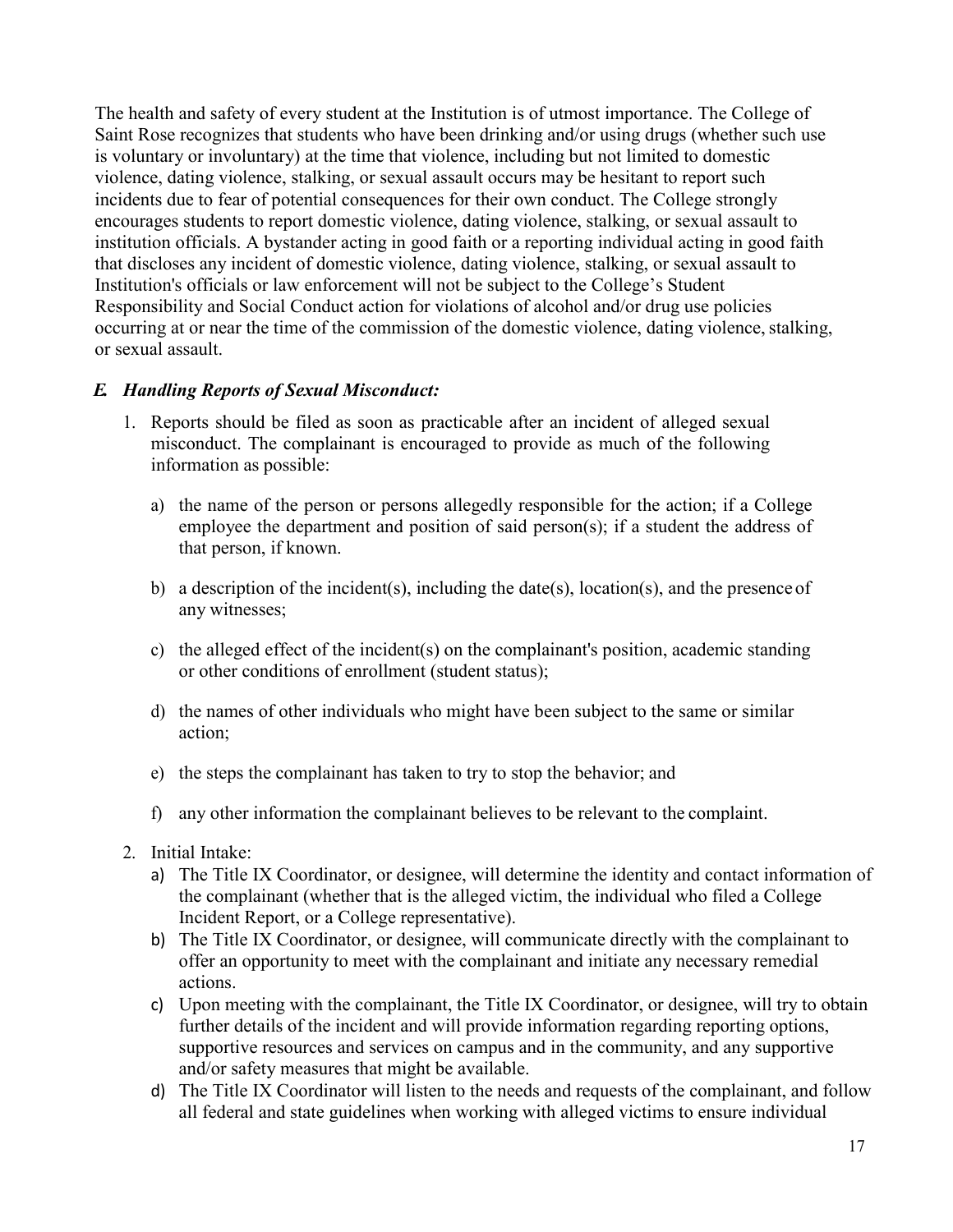rights.

- e) Campus community members (students and employees) have the right to bring and advisor of choice with them to any and all meetings
- f) The Title IX Coordinator will determine whether the case falls under this Policy or the Title IX Grievance Procedure. If the Title IX Grievance Procedure applies, this Policy will NOT apply, and the case will proceed instead under the Title IX Grievance Procedure.
- g) If the complainant decides to proceed with a full investigation, or the Title IX Coordinator, or designee, decides to proceed with a complaint on behalf of the College, the Title IX Coordinator will identify the policies allegedly violated and other key issues (e.g. power differential, alcohol/drug involvement).
- 3. Consent to Investigate:

If the College determines that an investigation is required, it must seek consent from reporting individuals prior to conducting an investigation. If a reporting individual does not consent to the College's request to initiate an investigation, the Title IX Coordinator will weigh the request against the College's obligation to provide a safe, nondiscriminatory environment for all members of its community.

The College will honor a request to decline to consent to an investigation, unless the College determines in good faith that failure to investigate does not adequately mitigate a potential risk of harm to the reporting individual or other members of the community, based on the Title IX Coordinator's consideration of factors that include, but are not limited to, the following:

- 1. Whether the accused has a history of violent behavior or is a repeat offender;
- 2. Whether the incident represents escalation in unlawful conduct on behalf of the accused from previously noted behavior;
- 3. The increased risk that the accused will commit additional acts of violence;
- 4. Whether the accused used a weapon or force;
- 5. Whether the reporting individual is a minor; and
- 6. Whether the institution possesses other means to obtain evidence such as security footage, and
- 7. Whether available information reveals a pattern of perpetration at a given location or by a particular group.

If the Title IX Coordinator determines that the request to decline to consent to an investigation can be honored, the College will still assist with academic, housing, transportation, employment, and other reasonable and available accommodations.

If the Title IX Coordinator determines that a request to decline to consent to an investigation cannot be honored, and an investigation is necessary, the College must notify the reporting individuals and take immediate action as necessary to protect and assist them.

4. Initiation of the Investigation:

 When an investigation is commenced, and the accused is a student, the student must be informed, as promptly as possible, of (1) the specific rule, rules, laws, and/or code of conduct provisions alleged to have been violated; (2) the date, time, location and factual allegations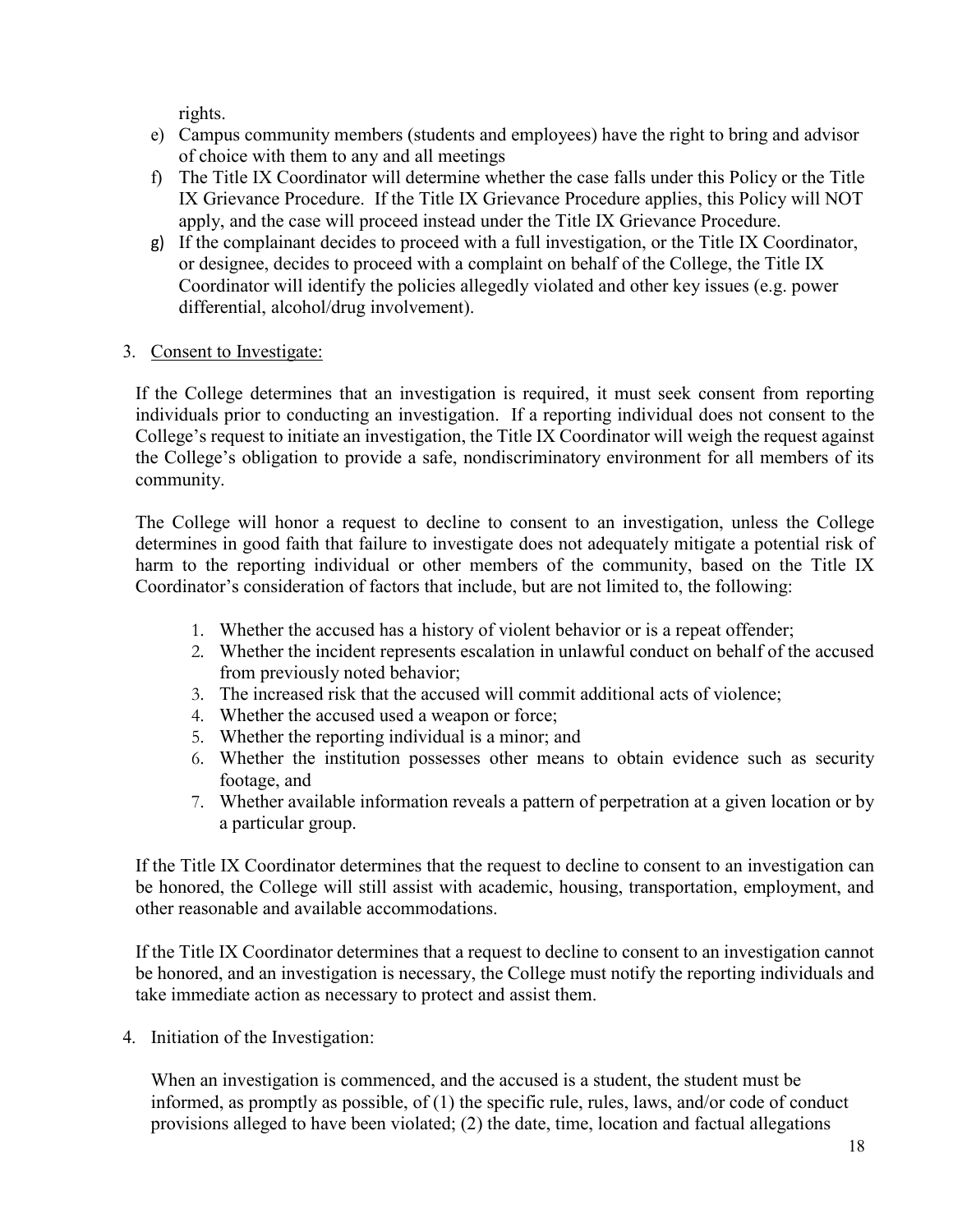concerning the violation; (3) in what manner the specific rule, rules or laws are alleged to have been violated, and (4) the sanction or sanctions that may be imposed on the respondent based upon the outcome of any judicial or conduct process.

- 5. Investigation Process:
	- a) The Title IX Coordinator is responsible for ensuring that an impartial investigation begins within a reasonable time after a formal complaint has been filed (see section E. 3. formal complaint can be filled by the complainant or by the Title IX Coordinator or designee on behalf of the College). The College of Saint Rose attempts to complete investigations within sixty business days, which excludes weekends and holidays. In certain circumstances, the investigation time frames may need to be extended and the Title IX Coordinator has full authority to extend or modify all time frames set forth in this Policy. In such instances, all parties to the complaint will be notified.
	- b) The Title IX Coordinator will assign a Trained Investigator, who may or may not be an employee of the College, and they will direct the investigation and confer with the Title IX Coordinator. The Title IX Coordinator (or designee) manages any of the initial and ongoing supportive and/or safety measures for the complainant and respondent, or other necessary remedial short-term actions.

c) The Trained Investigator(s) will take the initial following steps:

- 1. Conduct a preliminary investigation to determine if there is reasonable cause to investigate the charge(s) against the accused individual, and what policy violation(s) should be investigated and confer with the Title IX Coordinator.
- 2. If there is insufficient evidence to support reasonable cause, the complaint should be closed with no further action. If there is sufficient evidence to support reasonable cause, the investigation will proceed to step d) below.
- d) Full Investigation: Upon determining with the Title IX Coordinator that there is sufficient evidence for a full investigation, the Trained Investigator(s) shall:
	- i. Prepare the notice of charges and provide a copy to the complainant and respondent.
	- ii. Provide the accuser and accused with copies of this Policy.
	- iii. Commence a thorough, reliable and impartial investigation by developing a strategic investigation plan in consultation with the Title IX Coordinator, including a witness list, evidence list, intended timeframe, and order of interviews for all witnesses including the complainant and the respondent.
	- iv. Complete the investigation promptly, and without unreasonable deviation from the intended timeline.
	- v. Discuss the allegations in the complaint with the accuser and accused at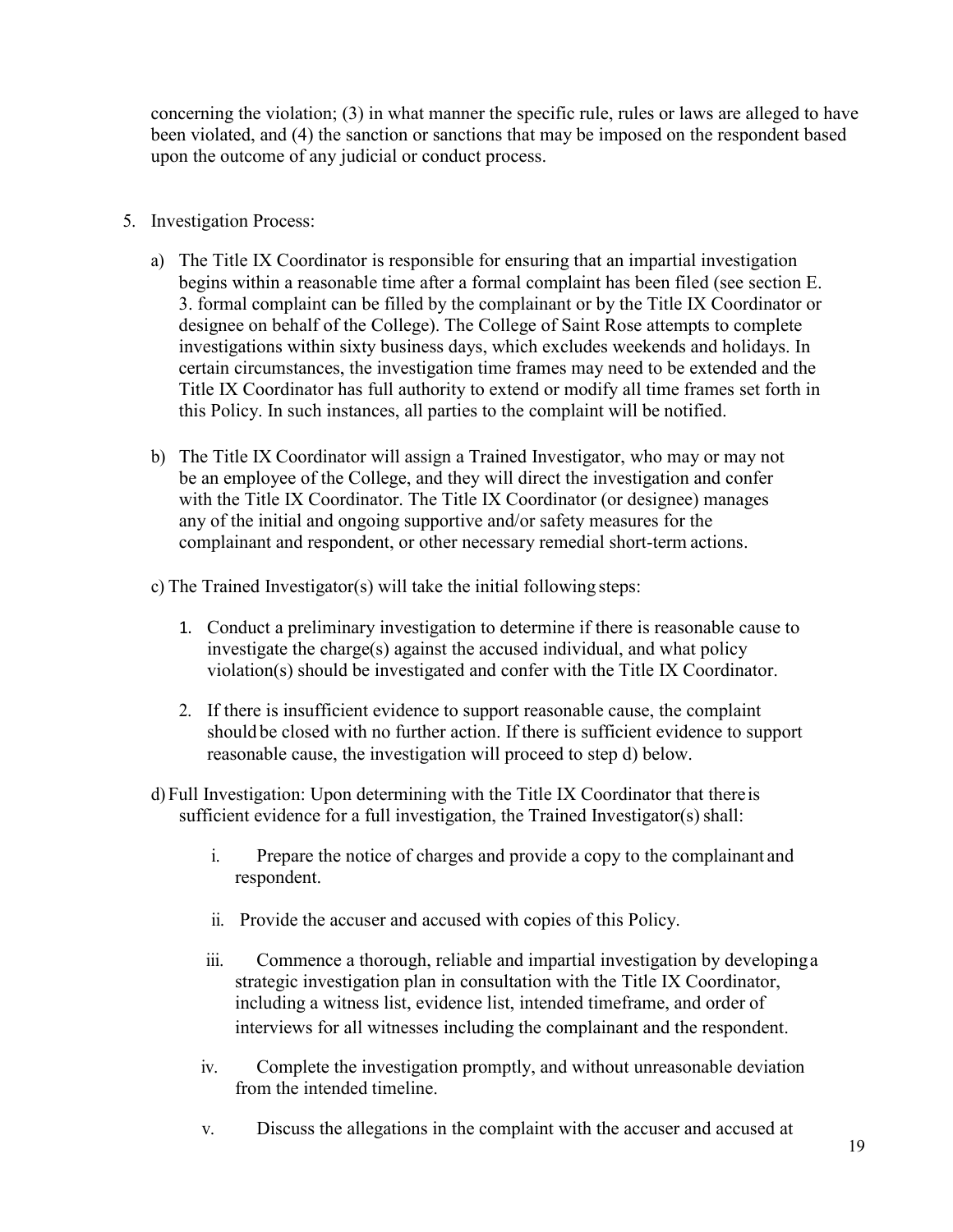separate meetings, and provide the accuser and accused with equal opportunities to identify witnesses and present evidence supporting their respective positions at these meetings.

- vi. Provide the accuser and the accused with the same opportunities for a support person or advisor of their choice throughout the process, including any meeting, conference, hearing or other procedural action. An attorney for either the accuser or the accused, however, may be present but may not have a speaking role during such meeting, conference, hearing, or other procedural action.
- vii. Where the reporting individual or accused are students, provide the students with:
	- a) reasonable advance written or electronic notice of any meeting they are required to or are eligible to attend,
	- b) an opportunity to submit evidence during the investigation, and
	- c) the opportunity to exclude (1) their own prior sexual history with persons other than the other party in the conduct process and (2) their own mental health diagnosis and/or treatment from the Title IX Coordinator or other investigator's consideration when determining responsibility. (However, the Title IX Coordinator or other investigator may consider past findings of sexual misconduct when determining the sanction to be imposed).
- viii. Attempt, where appropriate, to resolve the complaint by exploring and suggesting possible solutions to the problem with all involved parties, provided, however, that the complainant or accuser will not be required to participate in mediation with the accused.
- ix. (If the preceding step does not resolve the problem), make a preponderance of the evidence determination. Under this standard, a determination must be made on the basis of whether it is more likely than not that the accused student or employee violated the Policy.
- x. At the conclusion of the investigation, draft and submit a detailed written report to the Title IX Coordinator which includes the following components:
	- a) A summary of the complaint;
	- b) A summary of the response from the respondent;
	- c) A summary of the statements and evidence obtained during the investigation;
	- d) For each alleged Policy violation: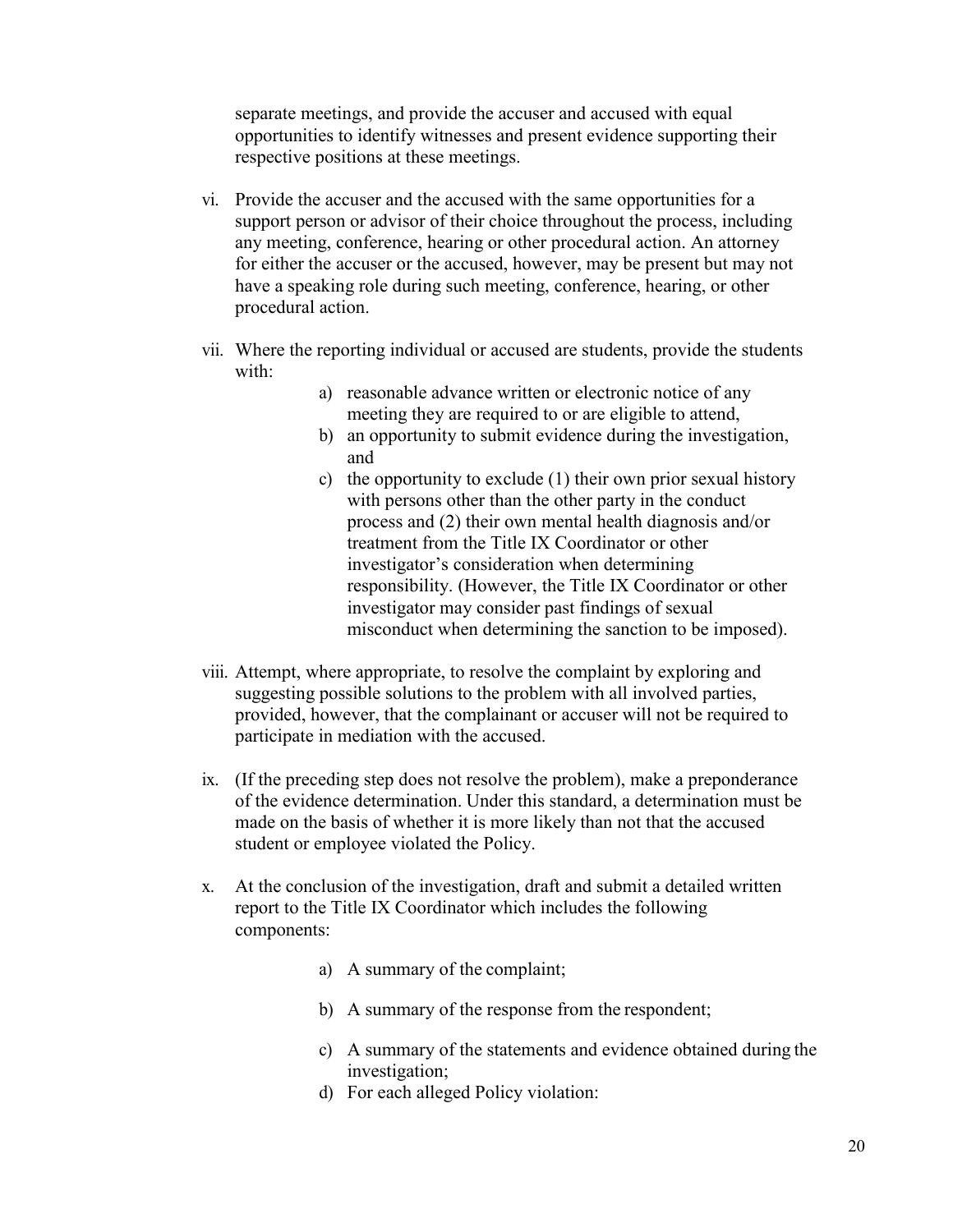- Findings of fact on whether a violation of this Policy occurred based on a Preponderance of the Evidence standard; and
- The Rationale to support the finding, including credibility determinations regarding the witnesses and documentary evidence;
- e) If the recommendation is that the Policy was violated, the recommendation must include a statement about the severity of the violation;
- f) A recommendation as to the disciplinary action(s) to be taken, if there was a Policy violation.
- g) A statement of, and rationale for, whether remedies designed to restore or preserve equal access to the College's education program or activity will be provided.
- h) The College's procedures and the permitted reasons for the complainant and respondent to appeal (described below in "Appeal").

e) Decision Process:

- 1. Once the Trained Investigators submit the investigation report, the Title IX Coordinator or designee will make a final decision regarding whether a violation of the Policy occurred, based on a preponderance of the evidence.
- 2. If the decision is that the respondent is found not responsible for the charges filed, the Trained Investigators share that outcome with both the complainant and the respondent without significant delay between each party's notification. Upon notification, either party has the right to appeal in accordance with the Appeal Process section of this Policy.
- 3. If the Trained Investigators find that the respondent violated this Policy, the processis as follows:
	- i. If the respondent is a student:
		- 1. The Trained Investigators will inform the complainant and respondent of the investigation outcome within five (5) business days of the determination and without significant delay between each party's notification.
			- a. Notification will be made in writing and may be delivered by one or more of the following methods:
				- i. In person.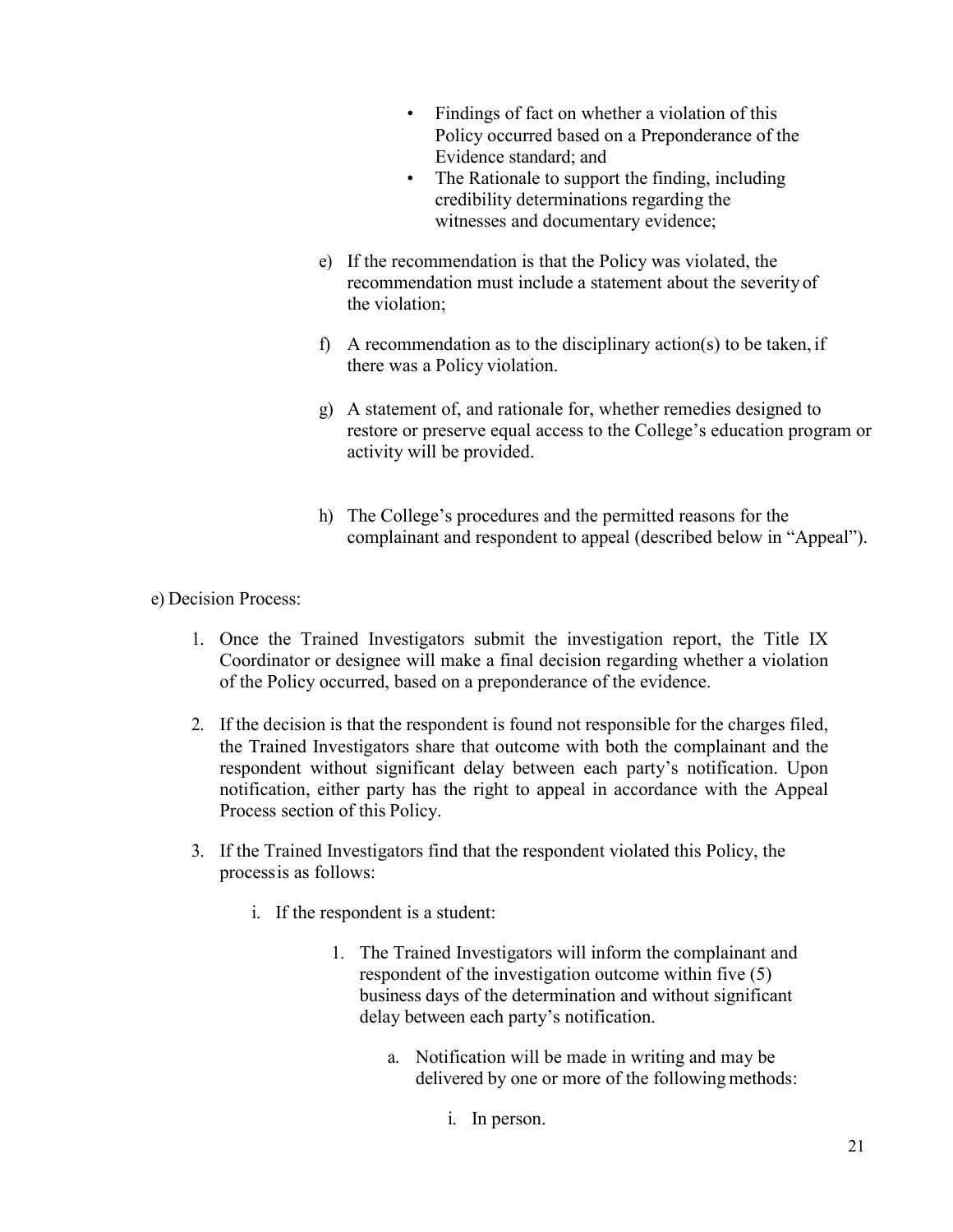- ii. Mailed to the local or permanent address of the parties as indicated in official College records.
- iii. Emailed to the parties' College-issued email account.
- b. Once mailed, emailed and/or received in-person, notice will be presumptively delivered.
- 2. The notification will specify:
	- a. The finding on each alleged Policy violation.
	- b. Any possible sanctions that may result which the College is permitted to share according to state or federal law.
	- c. The rationale supporting the essential findings to the extent the College is permitted to share that information under state or federal law.
	- d. The opportunity to write an impact statement explaining how the possible sanctions may affect each party and the date which the impact statements are due.
- 3. The final decision will be sent by the methods outlined previously and will be sent without a significant delay between each party's notification. This will include:
	- a. The finding on each alleged policy violation.
	- b. Any changes that occurred prior to finalization.
	- c. Sanction(s) to be applied.
	- d. Any appeal options that are available.
- 4. Transcript Notation
	- a. Conduct Related Official Transcript Notations: As required by New York State Law 129- B, a notation will be added to the official College transcript of students found responsible for a violation of the College's Title IX Grievance Policy or the Sexual Harassment and Misconduct Policy that:
		- i. meets the definition of a crime of violence pursuant to the Federal Clery Act established in 20 U.S.C.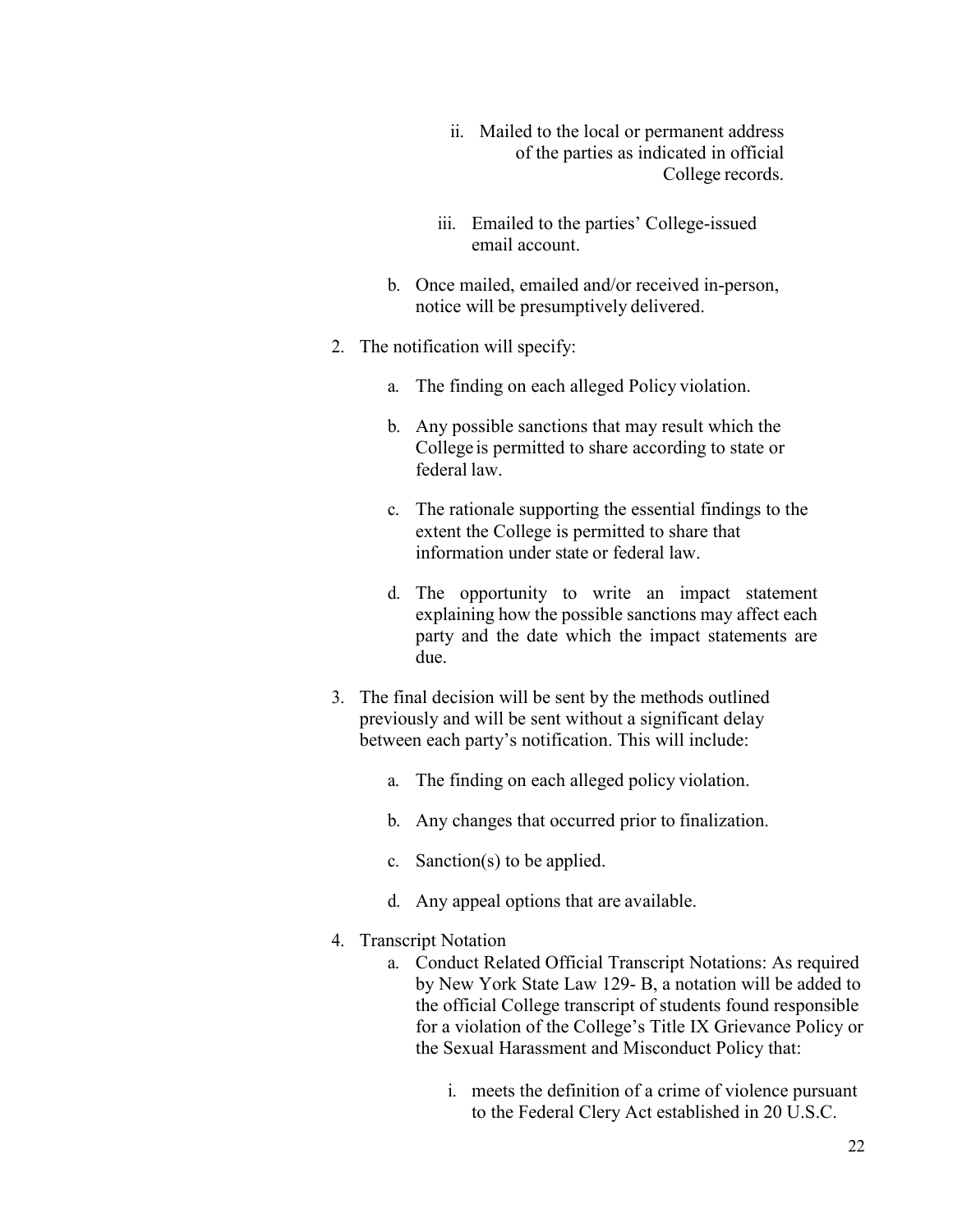1092 (F) (1) (I)- (VII), and,

ii. is sanctioned with suspension or dismissal.

- b. For a student that is suspended, the transcript notation will read: "Suspended after a finding of responsibility for a code of conduct violation." A student may appeal, seeking removal of a transcript notation, provided that the notation shall not be removed prior to one year after the conclusion of their sanction. Written appeals must be submitted to the Vice President for Student Development or designee one year after the conclusion of their sanction. The Vice President for Student Development or designee, in consultation with the Title IX Coordinator or designee, will review and accept or deny the appeal. The student will be notified in writing and, if the appeal is granted, the notation will be removed within ten business days upon receipt of the appeal.
- c. For a student that is dismissed, the transcript notation will read: "Dismissed after a finding of responsibility for a code of conduct violation". This notation is permanent and cannot be removed.
- d. For a student that withdraws from the College while such cases are pending and declines to complete the conduct process, the transcript will read: "Withdrew with conduct charges pending." This notation is permanent and cannot be removed.
- e. In all cases, an administrative hold will be placed on the student's record. The hold will prevent future registrations, distribution of transcripts and/or diplomas and may only be removed with permission of the Vice President for Student Development or designee, in consultation with the Title IX Coordinator or designee.
- ii. If the respondent is an employee (faculty, administrator, or staff):
	- 1. The investigator will share the findings with the complainant and update the complainant on the status of the investigation and the outcome. The complainant will also have an opportunity to submit an impact statement before sanctions are determined.
	- 2. The investigator will determine the appropriate sanctions in conjunction with the Title IX Coordinator and the Associate Vice President for Human Resources. The investigator will present the findings and sanction to the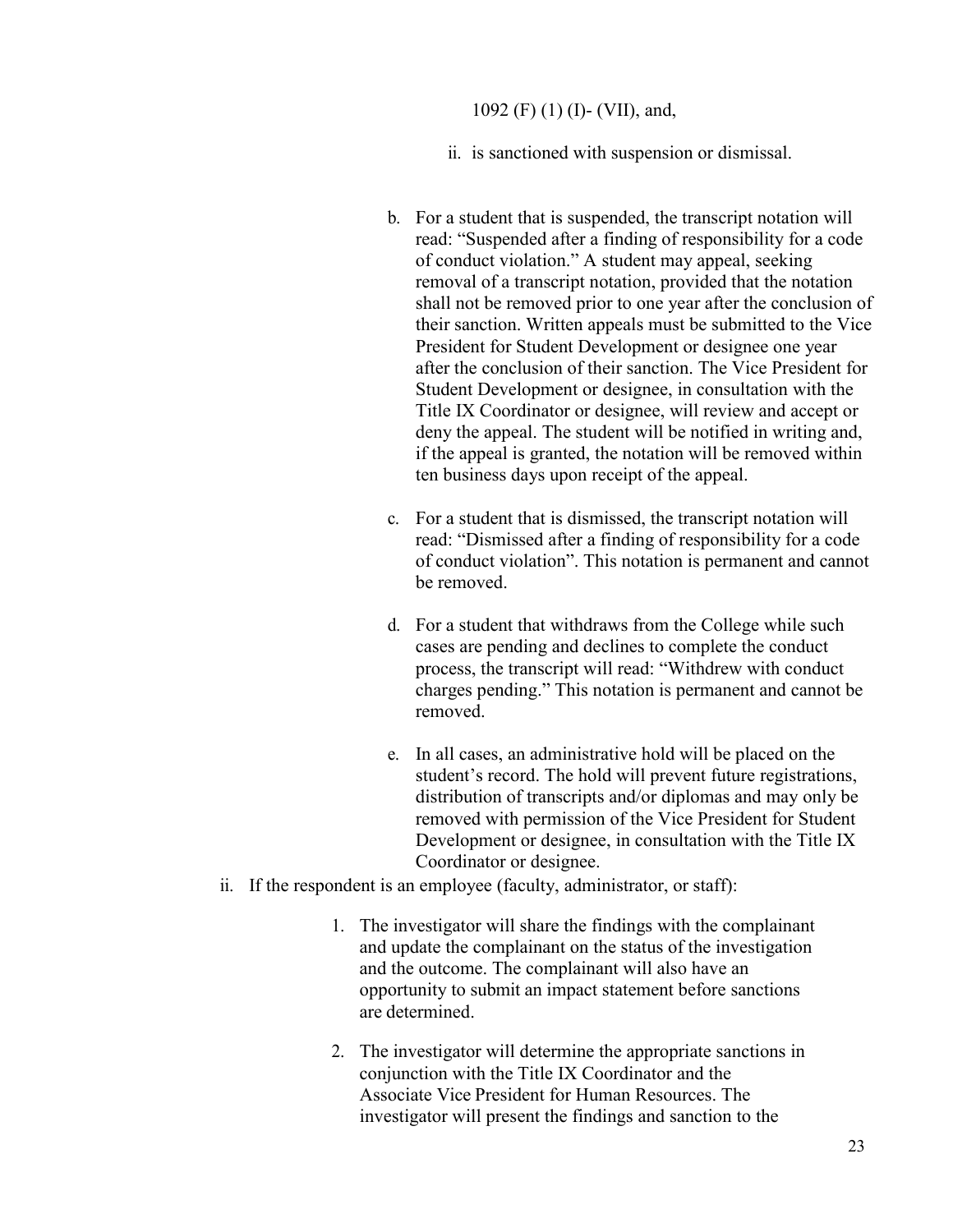respondent.

- 3. If the sanction is termination of the respondent's employment, the College will follow the applicable employee handbook or union contract.
- 4. The complainant may appeal the finding and/or sanctions by following the Appeal Process section of this Policy. The respondent may file a grievance in accordance with the applicable employee handbook or union contract.
- iii. If the respondent is a third party:
	- 1. The investigator will share the findings with the complainant and update the complainant on the status of the investigation and the outcome.
	- 2. The investigator will determine the appropriate sanctions in conjunction with the Title IX Coordinator and the Associate Vice President for Human Resources. The investigation will present the findings and sanction to the respondent. The sanctions may include a permanent nocontact order and barred from the College's campus, including any future employment and or educational opportunities.
	- 3. If the respondent is employed by a contractor on campus, the College may require the contractor to terminate the respondent's employment in order to continue the contract.
	- 4. The complainant may appeal the finding and/or sanctions by following the Appeal Process section of this Policy.
- f) Appeal Process: Complainants and/or respondents wishing to appeal decisions made during the handling of complaints under this Policy may submit a written petition to the Student Conduct Office (SCO) within two days of receipt of the decision. The SCO will share the appeal with the other party who may also wish to file a response. All appeals and responses are then forwarded to the Appeals Hearing Board for initial review to determine if the appeal meets one or more of the following grounds for appeal and is timely:
	- a) A procedural error occurred that significantly impacted the outcome of the hearing
	- b) To consider new evidence, unavailable during the original hearing or investigation, that could substantially impact the original finding or sanction. A summary of this new evidence and its potential impact must be included;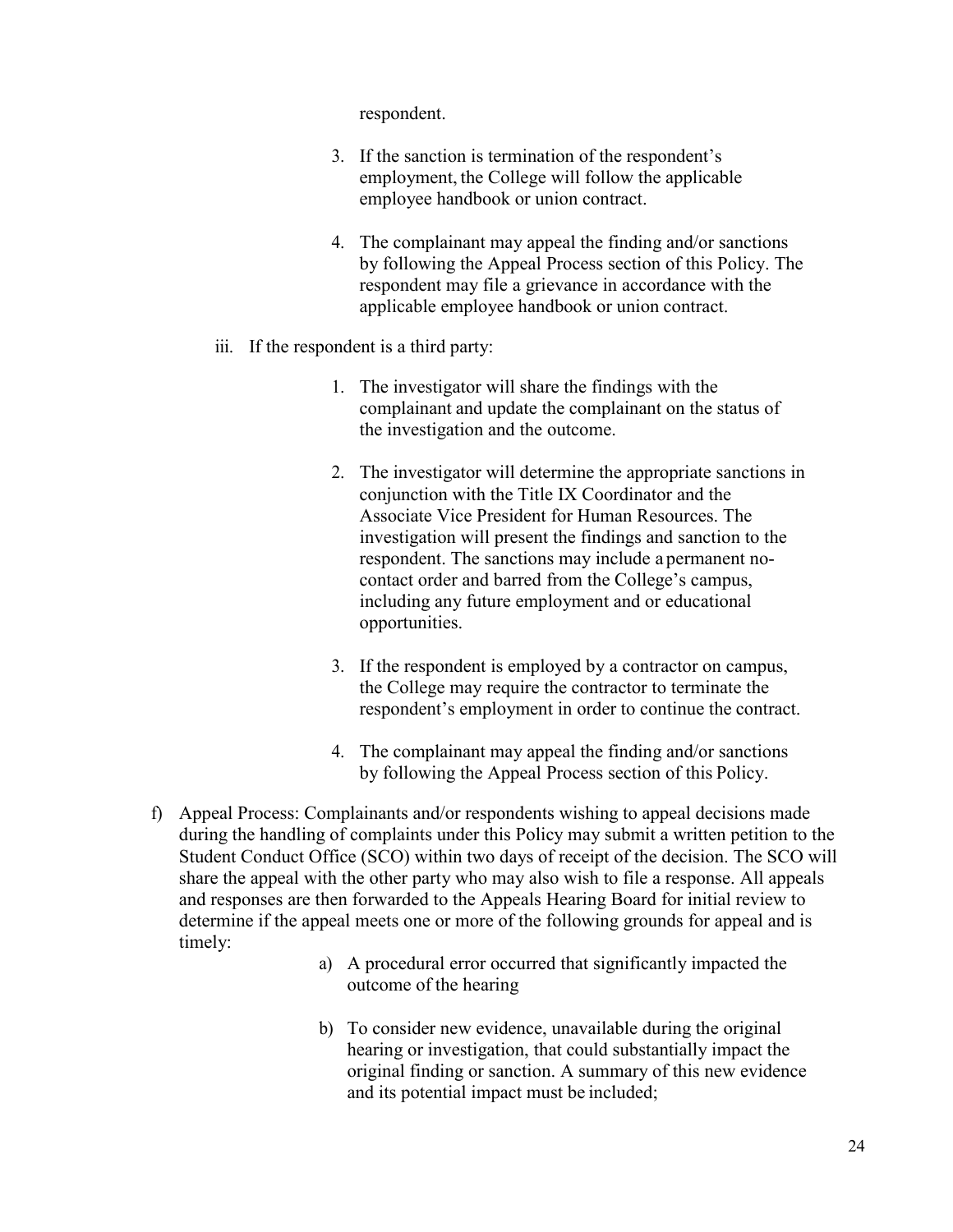c) The sanctions imposed are substantially disproportionate to the severity of the violation.

If the Appeals Hearing Board finds that the appeal is not timely or substantively eligible, the original finding and sanction will stand and the decision is final. If the appeal has standing, the documentation from the investigation is forwarded to the Appeals Hearing Board for consideration. The party requesting appeal must show error as the original finding and sanction are presumed to have been decided reasonably and appropriately.

## *3. Privacy:*

- a. All inquiries, complaints and investigations are treated with respect and attention to the privacy of the complainant. Information is revealed strictly on a need-to- know basis. Although the identities of the complainant and respondent are usually revealed to the respondent and witnesses, the College prohibits retaliation of any form toward any party.
- b. A copy of the investigation report and the final decision is included in the student's or employee's file only if the investigation concludes that the respondent engaged in prohibited conduct.
- c. All information pertaining to a harassment complaint or investigation is maintained by the Title IX Coordinator and the Associate Vice President for Human Resources in secure files. These secure files will be kept separate from all other human resources or student files maintained by the College, except when the investigation concludes that the complaint was reckless or frivolous.
- d. Where the respondent is found not responsible for the alleged violation(s), the investigation should be closed. When facts obtained in the investigation do not support the allegation, the investigation will be closed. If subsequently there is additional information discovered related to the allegation the investigation will be re-opened.
- e. The College prohibits retaliation in any form for complainants and witnesses.

# *IX. Non-Retaliation*

Retaliation against the individual who initiates a sexual misconduct complaint, participates in an investigation, or pursues legal action, or any witness is prohibited. This includes behavior on the part of the respondent or other related persons, including acquaintances, friends, and family members. Although independent action will be taken against anyone engaging in retaliation for making a report of sexual misconduct, the respondent is responsible for discouraging such actions and will also be held responsible to the extent of their involvement in the retaliation.

# *X. Active Bystander*

Active Bystanders are individuals who decide to intervene when they observe a situation or see actions that might be harassment or sexual violence.

### *Some simple steps to becoming an Active Bystander:*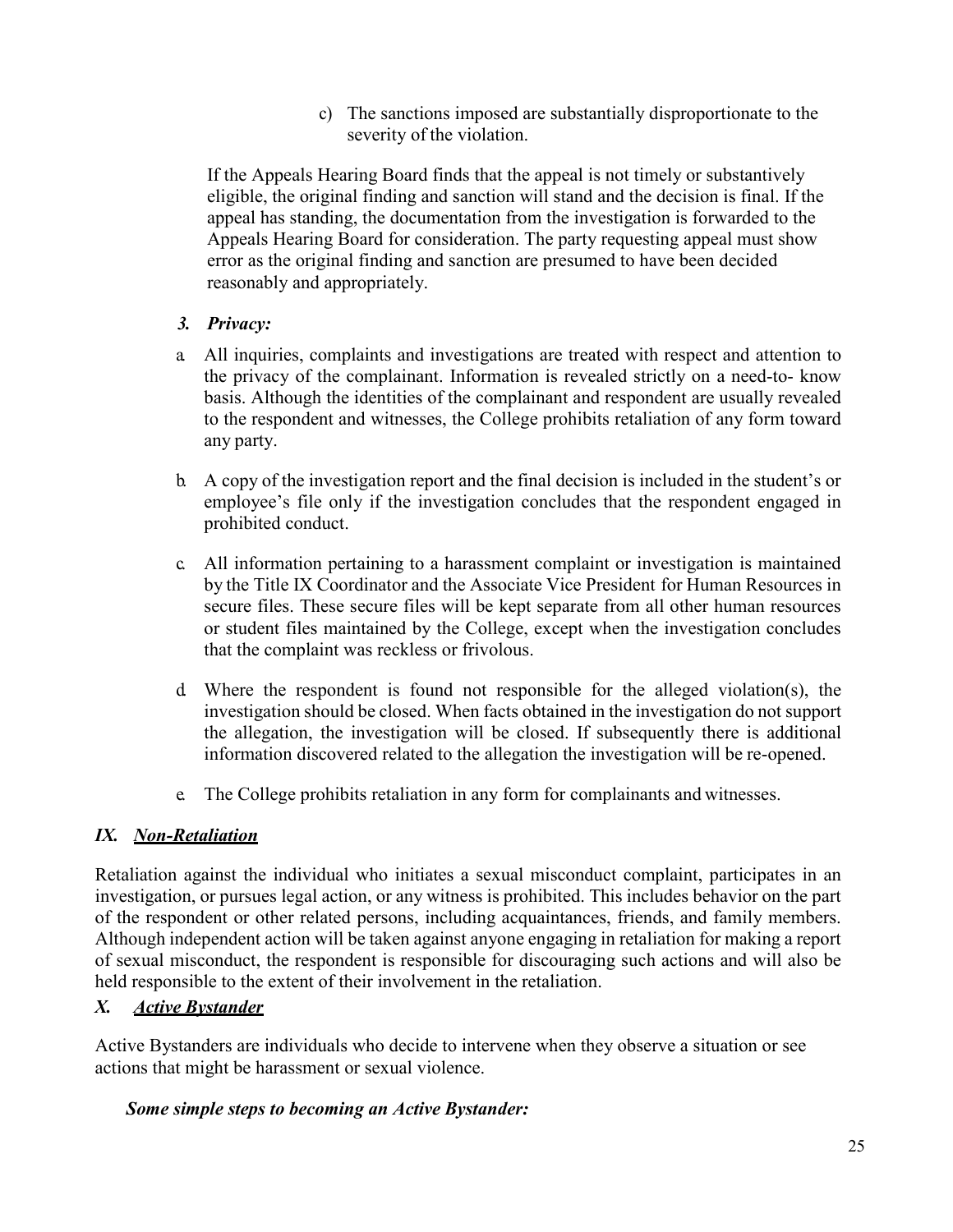- **Notice the situation:** Be aware of your surroundings.
- **Interpret it as a problem:** Do I recognize that someone needs help?
- **Feel responsible to act:** See yourself as being part of the solution to help.
- **Know what to do:** Educate yourself on what to do.
- **Intervene safely:** Take action but be sure to keep yourself safe.

### *How to Intervene Safely using the three D's of Bystander Intervention:*

- **Direct** Directly intervening, in the moment, to prevent a problem situation from happening
- **Delegate** Seeking help from another individual, often someone who is authorized to represent others, such as a police officer or campus official.
- **Distract** Interrupting the situation without directly confronting the offender.

#### *Other options:*

- Call the police (911) or Campus Security 24/7: (518) 454-5187 for support.
- Or call the National Sexual Assault Hotline at 1 (800) 656. HOPE.

### *XI. Education*

The College offers a number of programs over the course of the academic year, addressing sexual assault, domestic/dating violence, stalking, and related topics, including bystander intervention strategies. A specific program is presented to all new incoming students during orientation, in addition to the required online sexual assault prevention and alcohol and substance abuse prevention education courses. Further programming is offered by various offices and student organizations including residence life, the counseling center, and campus safety and security. Pursuant to federal law, students and employees will be educated and updated about security procedures, personal safety, crime prevention and sexual assault, domestic/dating violence, and stalking in all ways that are necessary and appropriate to alert the College community. This may include: posting appropriate flyers, community tabling, mass e-mail messages, placing articles in the student newspaper, social media messaging, classroom announcements, in-classroom presentation, and emergency meetings.

| Program/Activity                | Description                                                                                                                              | Frequency                                         |
|---------------------------------|------------------------------------------------------------------------------------------------------------------------------------------|---------------------------------------------------|
| <b>Orientation Presentation</b> | Provided by the Title IX<br>Coordinator and Director of<br>Prevention Education, in<br>partnership with Campus<br>and community agencies | Annual requirement for first<br>year/new students |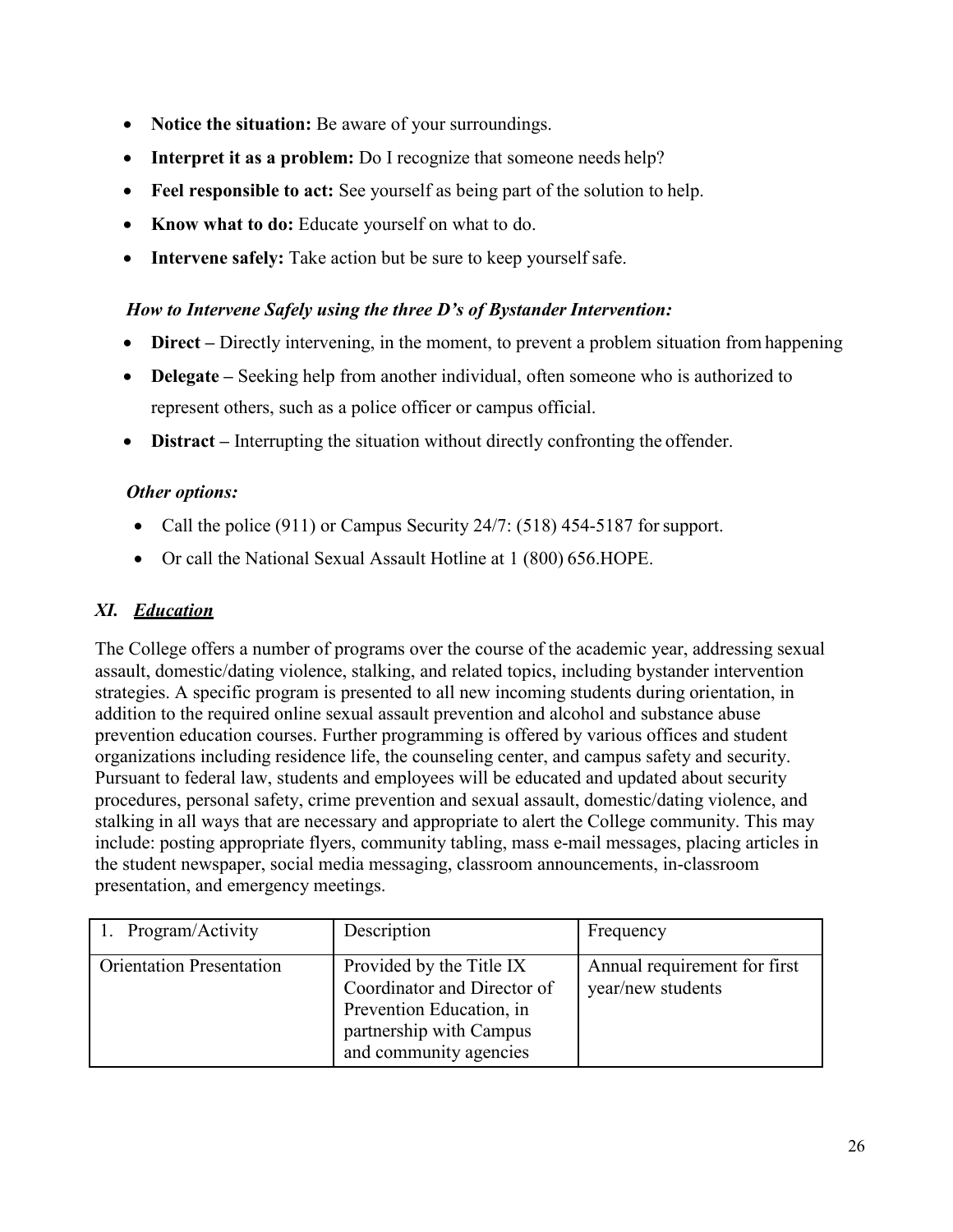| EverFi/Foundry-<br><b>Online Sexual Assault</b><br>Prevention for<br>Undergraduates         | An online program that<br>addresses sexual assault,<br>interpersonal violence,<br>stalking and bystander<br>intervention                                                                                                                     | Annual requirement for all<br>new/incoming undergraduate<br>students, new athletes, new<br>student club officers                                       |
|---------------------------------------------------------------------------------------------|----------------------------------------------------------------------------------------------------------------------------------------------------------------------------------------------------------------------------------------------|--------------------------------------------------------------------------------------------------------------------------------------------------------|
| EverFi/Foundry-Online<br>AlcoholEdu                                                         | An interactive online program<br>that incorporates the latest<br>evidence-based prevention<br>methods to create a highly<br>engaging user experience,<br>inspiring students to reflect on<br>and consider changing their<br>drinking habits. | Annual requirement for all<br>new/incoming undergraduate<br>students                                                                                   |
| EverFi/Foundry-Online<br><b>Sexual Assault Prevention</b><br>for Graduate Students          | An online program that<br>addresses sexual assault,<br>interpersonal violence,<br>stalking and bystander<br>intervention                                                                                                                     | Annual requirement for all<br>new/incoming graduate<br>students                                                                                        |
| EverFi/Foundry-Online<br>courses for Faculty and Staff,<br>Harassment and<br>Discrimination | Online prevention<br>program that reviews Title<br>IX, Title VII, and Clery<br>Act reporting obligations                                                                                                                                     | Ongoing requirement for all<br>new employees; annual<br>requirement for all<br>employees                                                               |
| One Love Foundation-films,<br>workshops, resources                                          | A film-based, guided<br>discussion programs<br>focused on relationship<br>abuse, focused on<br>bystander intervention<br>developed by the One<br>Love Foundation                                                                             | Offered throughout the year                                                                                                                            |
| Social media awareness<br>campaigns                                                         | Variety of awareness<br>activities/campaigns<br>promoting healthy<br>relationships                                                                                                                                                           | Offered throughout the year                                                                                                                            |
| Title IX and Clery: How to<br>respond and report & Campus<br>Safety                         | New Employee Training on<br>Title IX, the Clery Act, and<br>campus safety and security<br>provided by the Title IX<br>Coordinator and Director of<br>Prevention Education, and the<br>Director of Safety and Security                        | Scheduled every two months<br>throughout the year for all new<br>employees in conjunction with<br>Human Resources as part of<br>onboarding orientation |
| <b>SUNY Student Conduct</b><br>Institute trainings for Title IX<br>and Conduct Team         | Campus Title IX and Conduct<br>team members are required to<br>attend trainings that are<br>offered in person and/or on-<br>line in accordance with<br>federal and state laws                                                                | Ongoing throughout the year                                                                                                                            |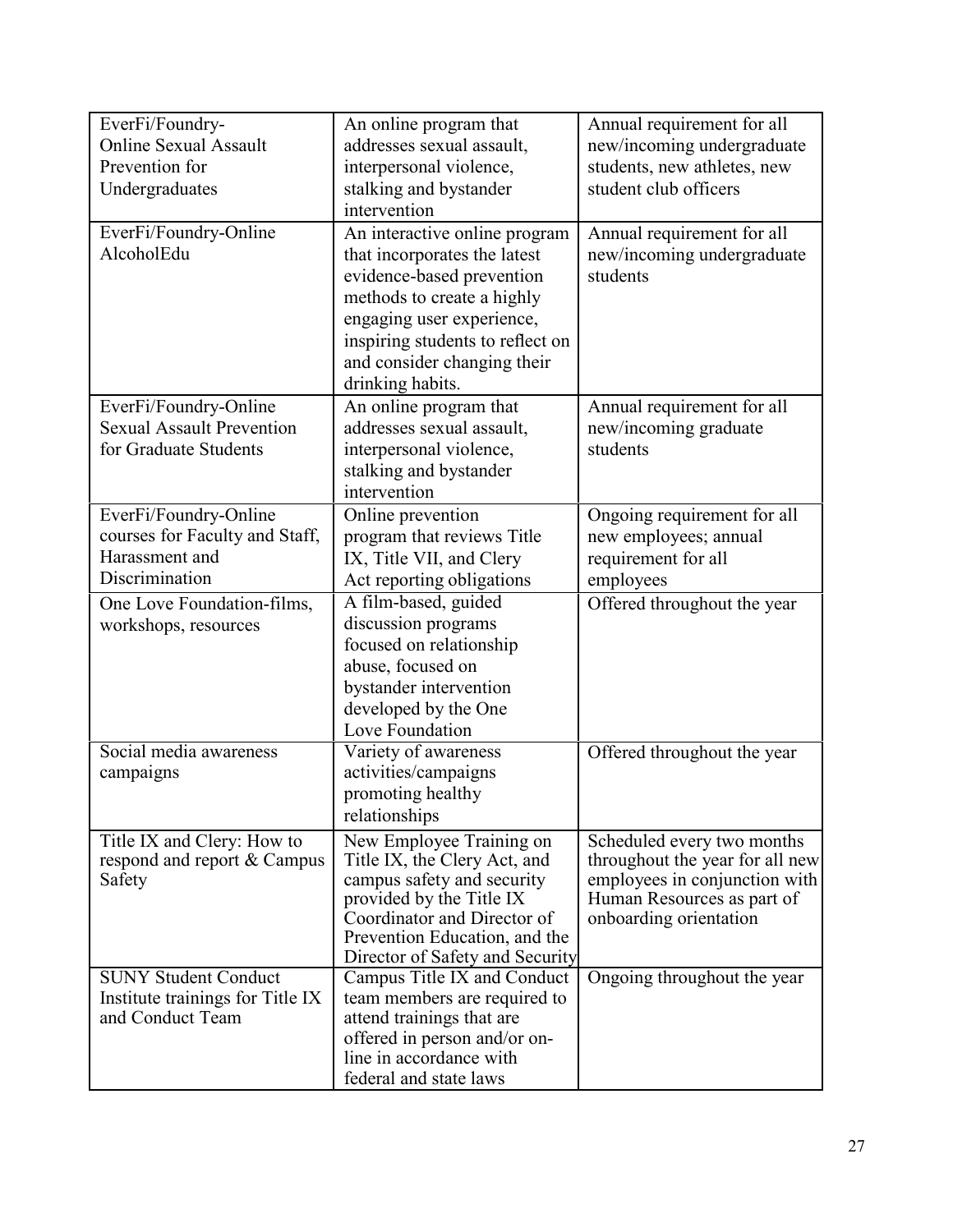| EverFi/Foundry-Online Clery<br><b>Act Basics Course</b> | Online course that includes an<br>overview of the Clery Act<br>reporting requirements                                                                                                                                                                                                                                                                   | Annual requirement for all<br><b>Campus Security Authorities</b><br>(CSA's)                                                                     |
|---------------------------------------------------------|---------------------------------------------------------------------------------------------------------------------------------------------------------------------------------------------------------------------------------------------------------------------------------------------------------------------------------------------------------|-------------------------------------------------------------------------------------------------------------------------------------------------|
| Take Back the Night                                     | Awareness march for<br>survivors of sexual violence<br>and advocates, in partnership<br>with Albany County Crime<br>Victim & Sexual Violence<br>Center and Albany County<br>colleges and universities                                                                                                                                                   | Annually                                                                                                                                        |
| Various topic-based programs,<br>workshops, trainings   | Programming on any of the<br>following, but not limited to:<br>sexual harassment, sexual<br>misconduct/violence,<br>interpersonal<br>violence/relationship abuse,<br>types of abuse including<br>technology abuse, healthy<br>relationships, consent,<br>bystander intervention<br>strategies, how to respond to<br>disclosure, how to help a<br>friend | Offered throughout the year in<br>partnership with other<br>departments, student clubs and<br>organizations, community<br>agencies, and faculty |

#### *XII. Sanctions possible for students under the College'sPolicies:*

- a. Censure
- b. Anger Management Program
- c.
- d. Behavioral Contract
- e. Conflict Management Training
- f. Educational Service Hours/Training/Programming
- g. Reflective Exercises
- h. Removal from College Housing
- i. Interim Suspension
- j. Restrictions
- k. Restitution
- l. Persona Non Grata
- m. No Contact Orders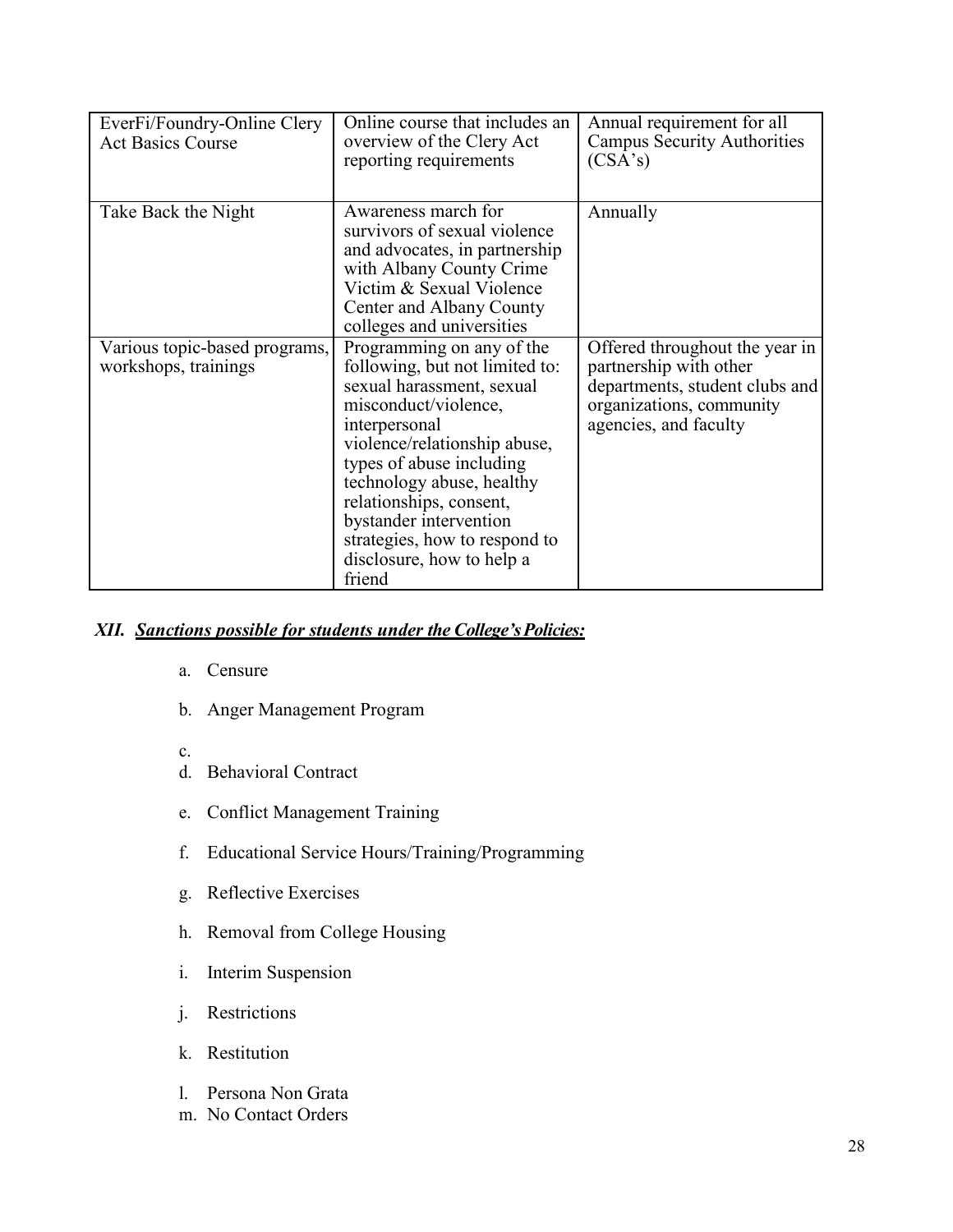- n. Disciplinary Probation
- o. Disciplinary Suspension
- p. Disciplinary Dismissal
- q. Transcript Notation

## *Sanctions possible for employees under the College's Policies include written warning up to and including termination.*

### *XIII.Criminal Penalties under New York State Law:*

Article 130 of the New York State Penal Code defines sexual offenses and provides information about the penalties associated with each crime.

### **A. The following are excerpts from the NYS Penal Code:**

#### **Sexual Misconduct:**

A person is guilty of sexual misconduct when:

1. He or she engages in sexual intercourse with another person without such person's consent; or

2. He or she engages in oral sexual conduct or anal sexual conduct with another person without such person's consent; or

3. He or she engages in sexual conduct with an animal or dead human body. Sexual misconduct is a class A misdemeanor.

### [http://codes.findlaw.com/ny/penal-law/pen-sect-130-20.html.](http://codes.findlaw.com/ny/penal-law/pen-sect-130-20.html)

### **Rape:**

A person is guilty of rape in the third degree when:

1. He or she engages in sexual intercourse with another person who is incapable of consent by reason of some factor other than being less than seventeen years old;

2. Being twenty-one years old or more, he or she engages in sexual intercourse with another person less than seventeen years old; or

3. He or she engages in sexual intercourse with another person without such person's consent where such lack of consent is by reason of some factor other than incapacity to consent.

Rape in the third degree is a class E felony. <http://codes.findlaw.com/ny/penal-law/pen-sect-130-25.html>

A person is guilty of rape in the second degree when: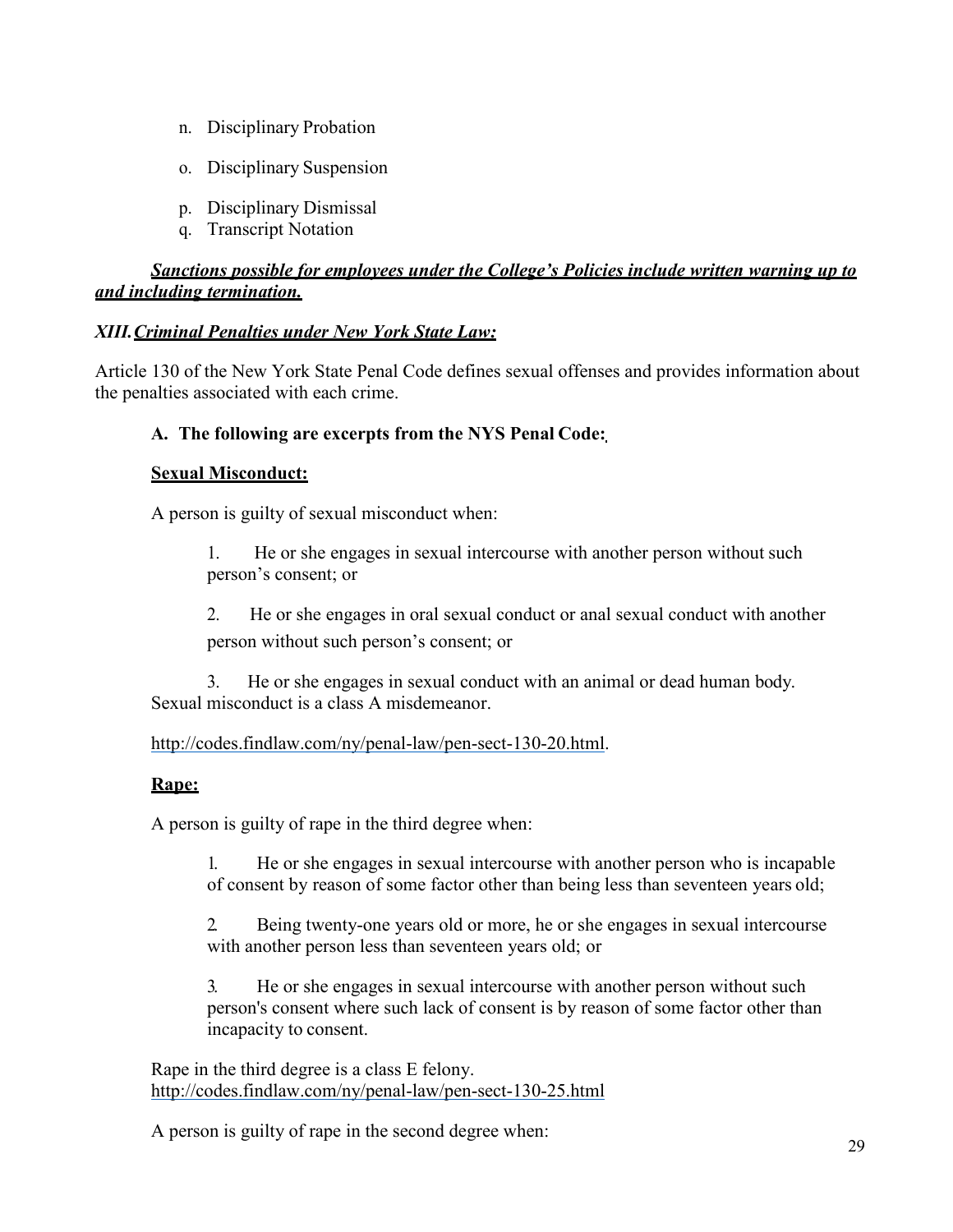1. Being eighteen years old or more, he or she engages in sexual intercourse with another person less than fifteen years old; or

2. He or she engages in sexual intercourse with another person who is incapable of consent by reason of being mentally disabled or mentally incapacitated. It shall be an affirmative defense to the crime of rape in the second degree as defined in subdivision one of this section that the defendant was less than four years older than the victim at the time of the act.

Rape in the second degree is a class D felony. <http://codes.findlaw.com/ny/penal-law/pen-sect-130-30.html>

A person is guilty of rape in the first degree when he or she engages in sexual intercourse with another person:

- 1. By forcible compulsion; or
- 2. Who is incapable of consent by reason of being physically helpless; or
- 3. Who is less than eleven years old; or
- 4. Who is less than thirteen years old and the actor is eighteen years old or more.

Rape in the first degree is a class B felony. <http://codes.findlaw.com/ny/penal-law/pen-sect-130-35.html>

#### **Criminal Sexual Act:**

A person is guilty of **criminal sexual act in the third degree** when:

1. He or she engages in oral sexual conduct or anal sexual conduct with a person who is incapable of consent by reason of some factor other than being less than seventeen years old;

2. Being twenty-one years old or more, he or she engages in oral sexual conduct or anal sexual conduct with a person less than seventeen years old; or

3. He or she engages in oral sexual conduct or anal sexual conduct with another person without such person's consent where such lack of consent is by reason of some factor other than incapacity to consent.

Criminal sexual act in the third degree is a class E felony. <http://codes.findlaw.com/ny/penal-law/pen-sect-130-40.html>

#### A person is guilty of **criminal sexual act in the second degree** when:

1. Being eighteen years old or more, he or she engages in oral sexual conduct or anal sexual conduct with another person less than fifteen years old; or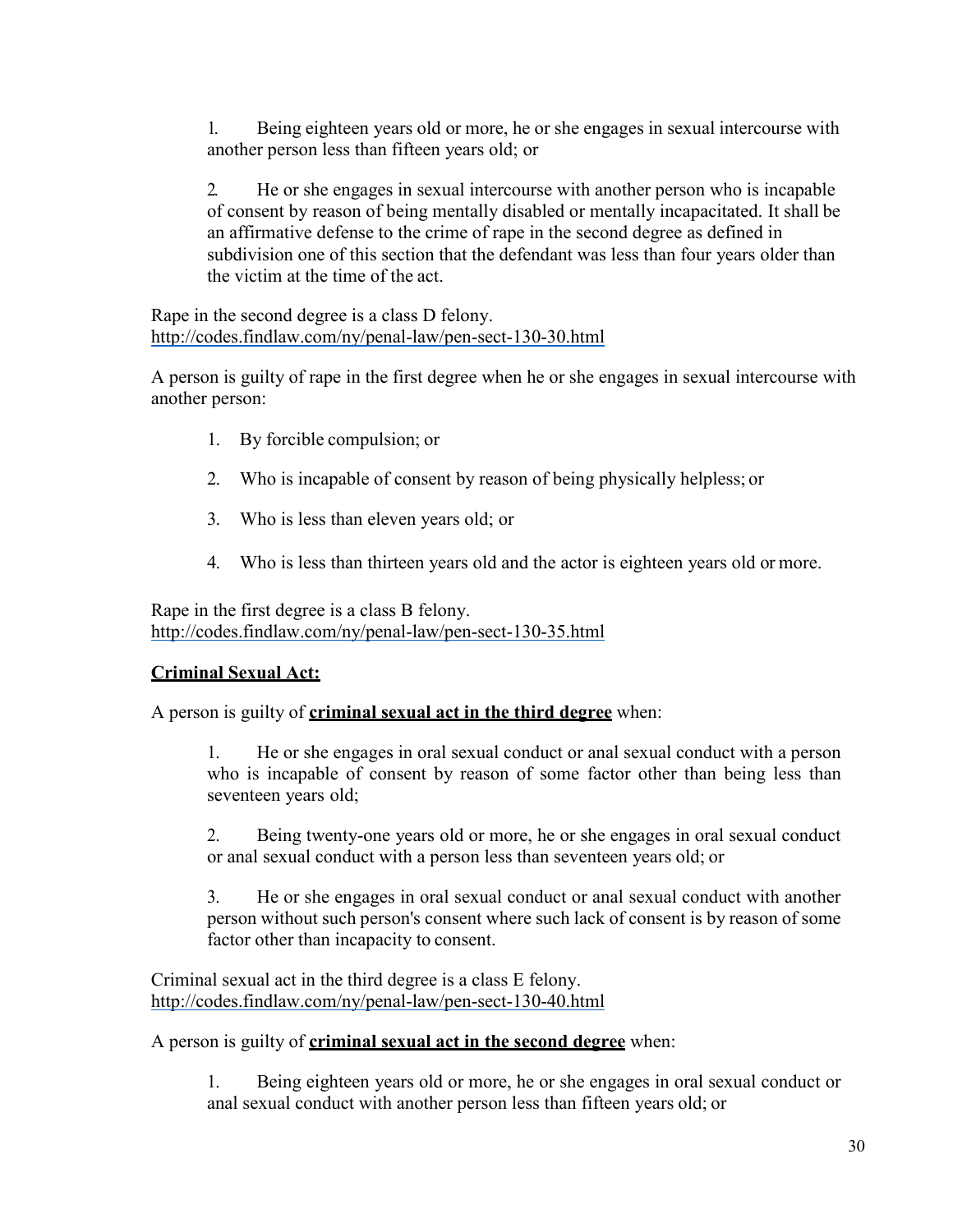2. He or she engages in oral sexual conduct or anal sexual conduct with another person who is incapable of consent by reason of being mentally disabled or mentally incapacitated. It shall be an affirmative defense to the crime of criminal sexual act in the second degree as defined in subdivision one of this section that the defendant was less than four years older than the victim at the time of the act.

Criminal sexual act in the second degree is a class D felony.

<http://codes.findlaw.com/ny/penal-law/pen-sect-130-45.html>

A person is guilty of **criminal sexual act in the first degree** when he or she engages in oral sexual conduct or anal sexual conduct with another person:

- 1. By forcible compulsion; or
- 2. Who is incapable of consent by reason of being physically helpless; or
- 3. Who is less than eleven years old; or
- 4. Who is less than thirteen years old and the actor is eighteen years old or more.

Criminal sexual act in the first degree is a class B felony. <http://codes.findlaw.com/ny/penal-law/pen-sect-130-50.html>

### **Forcible Touching:**

A person is guilty of forcible touching when such person intentionally, and for no legitimate purpose, forcibly touches the sexual or other intimate parts of another person for the purpose of degrading or abusing such person; or for the purpose of gratifying the actor's sexual desire.

For the purposes of this section, forcible touching includes squeezing, grabbing or pinching.

Forcible touching is a class A misdemeanor. <http://codes.findlaw.com/ny/penal-law/pen-sect-130-52.html>

### **Sexual Abuse:**

A person is guilty of **persistent sexual abuse** when he or she commits the crime of forcible touching, as defined in section 130.52 of this article, sexual abuse in the third degree, as defined in section 130.55 of this article, or sexual abuse in the second degree, as defined in section 130.60 of this article, and, within the previous ten year period, has been convicted two or more times, in separate criminal transactions for which sentence was imposed on separate occasions, of forcible touching, as defined in section 130.52 of this article, sexual abuse in the third degree as defined in section 130.55 of this article, sexual abuse in the second degree, as defined in section 130. 60 of this article, or any offense defined in this article, of which the commission or attempted commission thereof is a felony.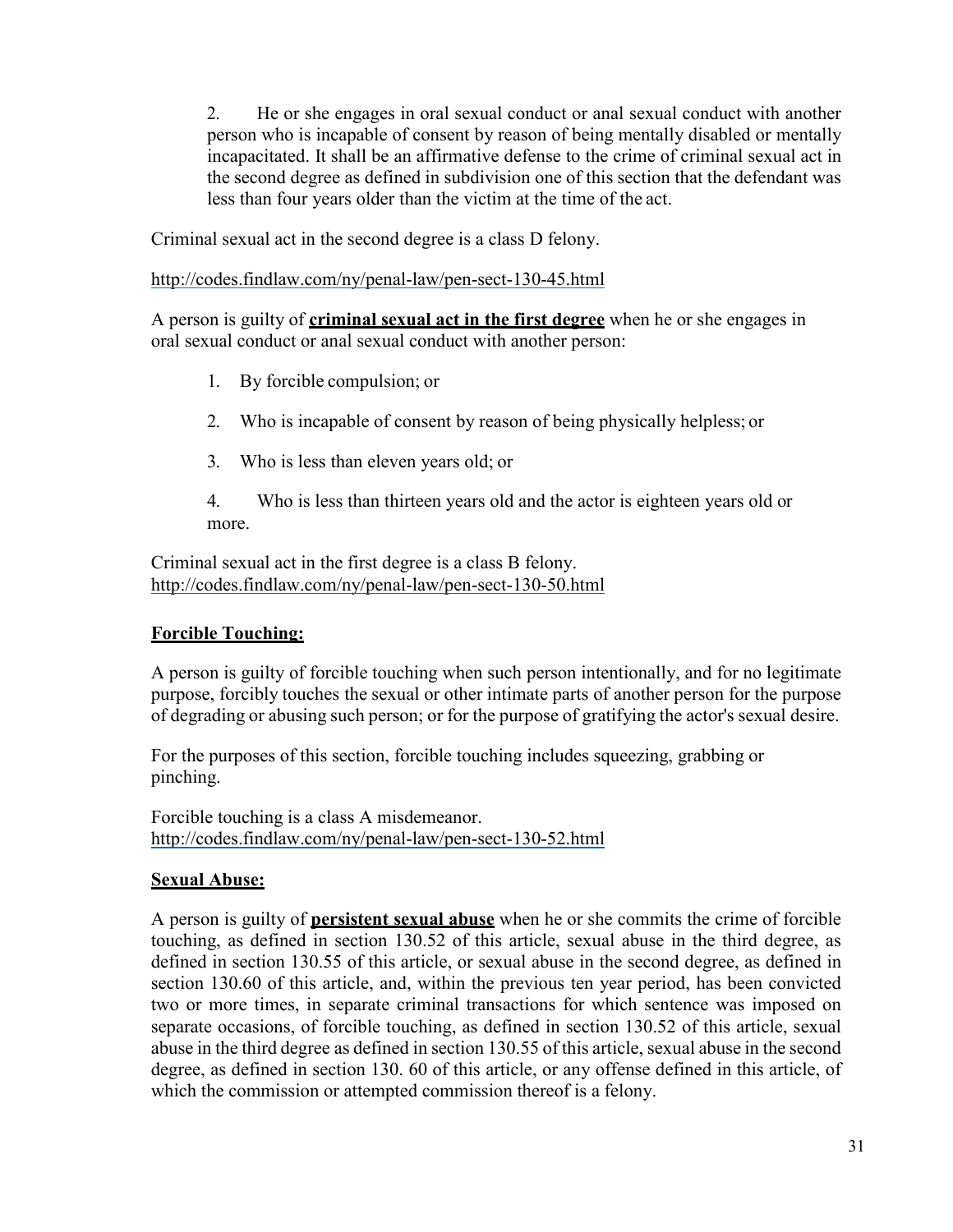Persistent sexual abuse is a class E felony. <http://codes.findlaw.com/ny/penal-law/pen-sect-130-53.html>

A person is guilty of **sexual abuse in the third degree** when he or she subjects another person to sexual contact without the latter's consent; except that in any prosecution under this section, it is an affirmative defense that (a) such other person's lack of consent was due solely to incapacity to consent by reason of being less than seventeen years old, and such other person was more than fourteen years old, and (c) the defendant was less than five years older than such other person.

<http://codes.findlaw.com/ny/penal-law/pen-sect-130-55.html>

A person is guilty of **sexual abuse in the second degree** when he or she subjects another person to sexual contact and when such other person is:

- 1. Incapable of consent by reason of some factor other than being less than seventeen years old; or
- 2. Less than fourteen years old.

Sexual abuse in the second degree is a class A misdemeanor. <http://codes.findlaw.com/ny/penal-law/pen-sect-130-60.html>

A person is guilty of **sexual abuse in the first degree** when he or she subjects another person to sexual contact:

- 1. By forcible compulsion;
- 2. When the other person is incapable of consent by reason of being physically helpless;
- 3. When the other person is less than eleven years old; or
- 4. When the other person is less than thirteen years old and the actor is twenty- one years old or older.

Sexual abuse in the first degree is a class D felony. <http://codes.findlaw.com/ny/penal-law/pen-sect-130-65.html>

A person is guilty of **aggravated sexual abuse in the fourth degree** when:

1. He or she inserts a foreign object in the vagina, urethra, penis, rectum or anus of another person and the other person is incapable of consent by reason of some factor other than being less than seventeen years old;  or

2. He or she inserts a finger in the vagina, urethra, penis, rectum or anus of another person causing physical injury to such person and such person is incapable of consent by reason of some factor other than being less than seventeen years old.

3. Conduct performed for a valid medical purpose does not violate the provisions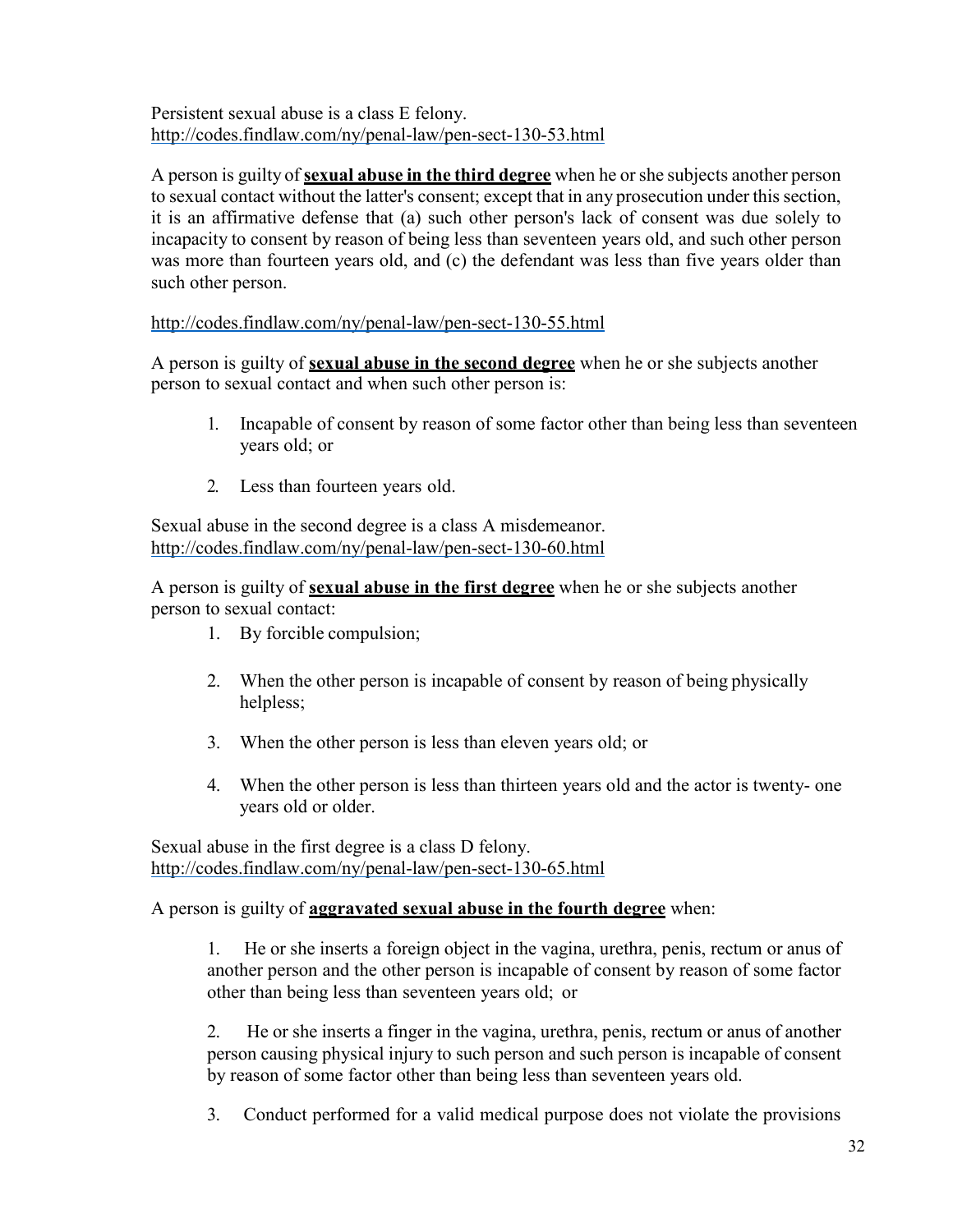of this section.

Aggravated sexual abuse in the fourth degree is a class E felony. <http://codes.findlaw.com/ny/penal-law/pen-sect-130-65-a.html>

A person is guilty of **aggravated sexual abuse in the third degree** when he or she inserts a foreign object in the vagina, urethra, penis, rectum or anus of another person:

1. By forcible compulsion; or

2. When the other person is incapable of consent by reason of being physically helpless; or

3. When the other person is less than eleven years old.

4. A person is guilty of aggravated sexual abuse in the third degree when he orshe inserts a foreign object in the vagina, urethra, penis, rectum or anus of another person causing physical injury to such person and such person is incapable of consent by reason of being mentally disabled or mentallyincapacitated.

5. Conduct performed for a valid medical purpose does not violate the provisions of this section.

Aggravated sexual abuse in the third degree is a class D felony.

<http://codes.findlaw.com/ny/penal-law/pen-sect-130-66.html>

A person is guilty of **aggravated sexual abuse in the second degree** when he or she inserts a finger in the vagina, urethra, penis, rectum or anus of another person causing physical injury to such person:

1. By forcible compulsion; or

2. When the other person is incapable of consent by reason of being physically helpless; or

3. When the other person is less than eleven years old.

4. Conduct performed for a valid medical purpose does not violate the provisions of this section.

Aggravated sexual abuse in the second degree is a class C felony. <http://codes.findlaw.com/ny/penal-law/pen-sect-130-67.html>

A person is guilty of **aggravated sexual abuse in the first degree** when he or she inserts a foreign object in the vagina, urethra, penis, rectum or anus of another person causing physical injury to such person:

1. By forcible compulsion; or

2. When the other person is incapable of consent by reason of being physically helpless; or